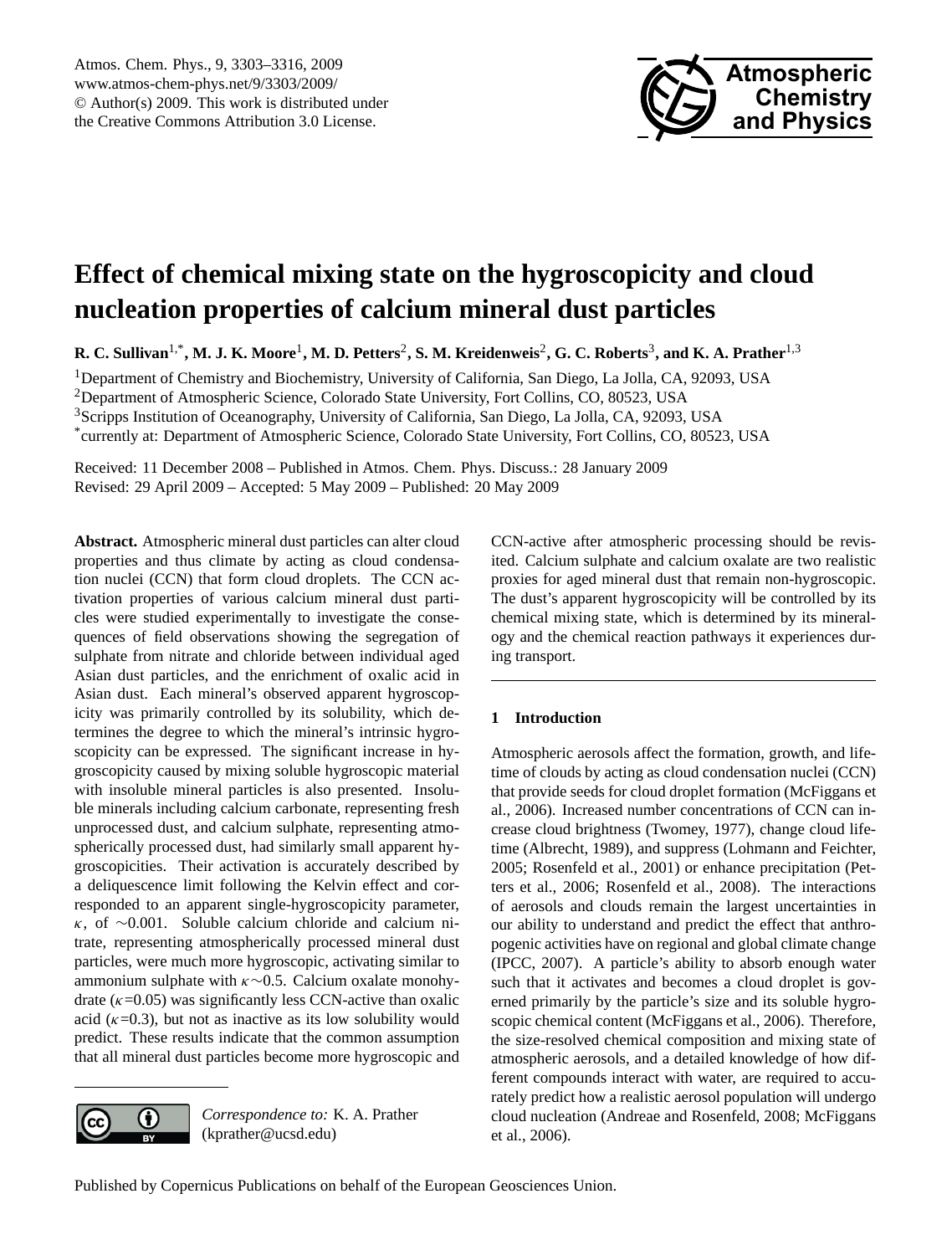Most inorganic salts present in aerosols (e.g.  $(NH_4)_2SO_4$ , NaCl) are hygroscopic and CCN-active at sub 100 nm diameters and typical cloud supersaturations. However, the role of insoluble and slightly soluble inorganic salts should also be considered and studied for their CCN activation properties (Kelly et al., 2007). The conversion of insoluble salts to more soluble compounds through heterogeneous and multiphase reactions is of particular interest. Mineral dust particles are the most atmospherically relevant example of these types of inorganic systems. To date, only a few laboratory studies have been reported of the CCN properties of model mineral dust particles (Gibson et al., 2006). Koehler et al. (2007) measured the first CCN activation curves of an authentic dust sample, salt-rich playa dust from Owens (dry) Lake in California. Recently Koehler et al. (2009) reported the hygroscopicity of three other mineral dust samples and concluded that they could be described by a hygroscopicity parameter of  $0.01 \le \kappa \le 0.08$ . Vlasenko et al. (2005) reported that Arizona test dust had very small subsaturated hygroscopic growth. A few studies have recently been reported probing the role that ambient mineral dust particles play in contributing to aerosol hygroscopicity and CCN formation (Carrico et al., 2003; Perry et al., 2004; Roberts et al., 2006; Shi et al., 2008). Twohy et al. (2009) recently demonstrated that Saharan dust particles commonly act as CCN over the eastern North Atlantic. Mineral dust particles are also some of the most efficient ice nuclei (DeMott et al., 2003; Stith et al., 2009). Their freezing properties are strongly dependent on mineralogy (Eastwood et al., 2008; Zimmermann et al., 2008), and can be altered by the addition of secondary compounds from atmospheric processing.

Mineral dust close to the source region is composed of a large and variable mixture of different minerals. This can include insoluble aluminosilicate clays (e.g. kaolinite, montmorilinite, illite), metal oxides (e.g. hematite, silica), carbonates (e.g. calcite, dolomite), and sparingly soluble gypsum ( $CaSO_4 \tcdot 2H_2O$ ), as well as soluble halite (NaCl) salts (Claquin et al., 1999; Jeong, 2008; Krueger et al., 2004; Shi et al., 2005; Sullivan et al., 2007a). These mineral components often undergo chemical reactions during atmospheric transport, such as reactions with  $SO<sub>2</sub>(g)$  to produce sulphate, HCl(g) producing condensed-phase chloride, and nitrogen oxides such as  $NO<sub>2</sub>(g)$ ,  $HNO<sub>3</sub>(g)$ , and  $N<sub>2</sub>O<sub>5</sub>(g)$  to produce nitrate compounds (Krueger et al., 2004; Sullivan et al., 2007a, b; Usher et al., 2003). Reaction of dust with organic compounds such as carboxylic acids is also possible (Falkovich et al., 2004; Sullivan and Prather, 2007). Mineral dust particles can also accumulate soluble material through internal mixing with sea salt particles during cloud processing (Sullivan et al., 2007b), and condensation of compounds including ammonium nitrate and sulphate. Kelly et al. (2007) recently reported theoretical calculations predicting a wide range of CCN properties due to the differing water soluble fraction of the various components of mineral dust.

Calcite  $(CaCO<sub>3</sub>(s))$  is generally regarded to be the most chemically reactive mineral component in aeolian dust particles (Laskin et al., 2005; Tang et al., 2004; Usher et al., 2003). It is present at significant levels (at least 5–10% by mass) in the surface soils of most of the major global dust sources, including the Northern Saharan and Arabian deserts, the Gobi and Taklimakan deserts in Asia, and the Thar desert in India (Claquin et al., 1999). These compose the largest and most persistent dust sources, referred to as the "dust belt".  $CaCO<sub>3</sub>$  can be found in the form of individual mostly-calcite particles, and also as calcite nanofibers distributed throughout mineral dust particles (Jeong and Chun, 2006). Its strong alkaline nature causes it to react readily with acidic gases including  $HNO<sub>3</sub>$ , HCl, and  $SO<sub>2</sub>$ . This converts calcium carbonate to other calcium salts such as calcium nitrate, calcium chloride, and calcium sulphate, respectively. The conversion of insoluble calcium carbonate particles to deliquescent calcium nitrate through reaction with nitric acid vapour was first demonstrated in laboratory experiments by Krueger et al. (2003, 2004) and has also been observed in recent field studies (Laskin et al., 2005; Matsuki et al., 2005; Shi et al., 2008). Gibson et al. (2006) demonstrated the large effect that this conversion has on the CCN activation of laboratory calcium mineral particles; the critical supersaturation of 100 nm calcium nitrate particles was 0.11% compared to ∼0.55% for atomized 100 nm calcium carbonate particles. Mineral dust populations can also indirectly affect CCN number populations through physical processes, for example by altering gas-particle partitioning, or coagulating with existing CCNactive particles (Lee et al., 2009).

The addition of soluble material such as nitric and sulphuric acids and their ammonium salts, and the conversion of carbonates to more soluble compounds during atmospheric processing of mineral dust particles is commonly believed to increase the CCN activity of these particles (Fan et al., 2004; Gibson et al., 2006; Levin et al., 1996; Perry et al., 2004; Roberts et al., 2006; Sullivan et al., 2007a). From our singleparticle measurements of atmospherically processed mineral dust particles during ACE-Asia, we observed that nitrate and sulphate were not found in relatively large amounts in the same individual dust particles (Sullivan et al., 2007a). We hypothesized that this segregated mixing state of secondary acids could impart very different physicochemical properties to individual aged dust particles, particularly in terms of their interaction with water, due to the large solubility differences between some sulphate and nitrate salts. Oxalic acid was also found to be enriched in the Asian mineral dust particles and we hypothesized that the formation of complexes between oxalate and divalent cations such as  $Ca^{2+}$  could reduce the solubility of the dominant fraction of water soluble organic carbon (Sullivan and Prather, 2007). We explore both of these hypotheses herein through laboratory studies of the CCN activation properties of various pure calcium minerals as proxies for fresh and completely processed calcium carbonate particles. The important effect of water and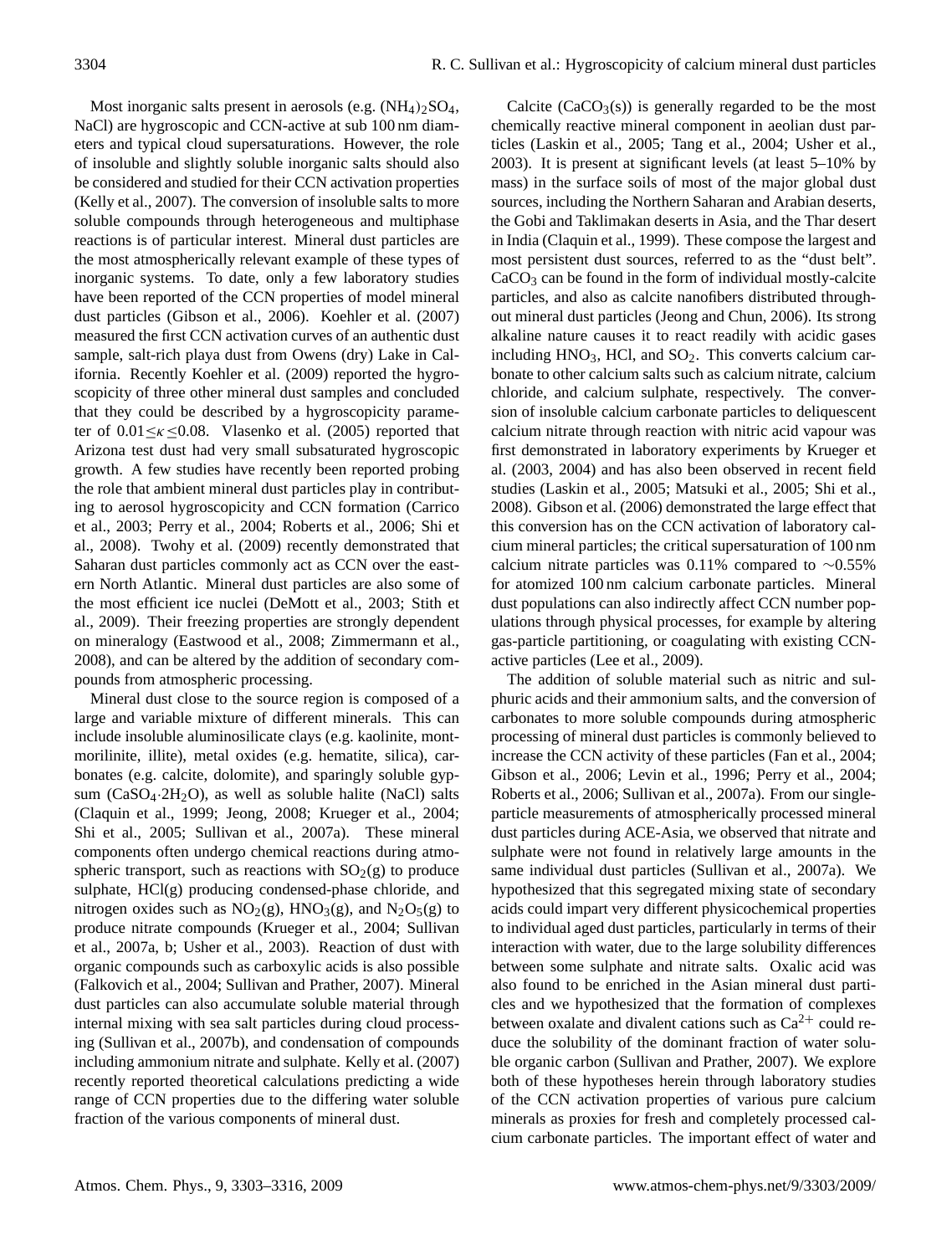metastable hydrate formation on the hygroscopicity of calcium minerals produced by the particle generation method is the focus of a related manuscript (Sullivan et al., 2009).

# **2 Experimental methods**

# **2.1 Aerosol generation**

Commercially available calcium salts were used to generate particles for these experiments. They included CaCO<sub>3</sub> (Solvay, uncoated ultrafine Socal® 31, unstated purity), CaSO<sub>4</sub> (Aldrich, 99%), Ca(NO<sub>3</sub>)<sub>2</sub> (Alfa Aesar, 99.0+%),  $CaCl<sub>2</sub>·2H<sub>2</sub>O$  (Aldrich, 98+%),  $CaC<sub>2</sub>O<sub>4</sub>·H<sub>2</sub>O$  (Alfa Aesar, 99+%), and  $C_2O_4H_2$  (Aldrich, 99+%). The wet-generation method involved atomization of aqueous solutions using high purity  $N_2$  at 2–3 Lpm, and then passing the aerosol through three silica gel diffusion driers to reduce the RH below 5%.  $Ca(NO<sub>3</sub>)<sub>2</sub>$ ,  $CaCl<sub>2</sub>$ , and  $C<sub>2</sub>O<sub>4</sub>H<sub>2</sub>$  solutions were made by adding 0.15 g powder into 150 mL milli-Q water (>18.2 M $\Omega$ ). Dry generation, used for CaSO<sub>4</sub>, CaCO<sub>3</sub>, and  $CaC<sub>2</sub>O<sub>4</sub>·H<sub>2</sub>O$ , involved placing several grams of powder in an Erlenmeyer flask with a Teflon-coated stir bar. A piece of Teflon tubing was passed through a silicone stopper with a plastic pipette tip fitted on the end. When nitrogen gas was passed through the tubing a jet of gas was produced and directed at the powder, while the stir bar or vortex shaker agitated the dry powder. The suspended aerosol was sampled through a  $3/8''$  o.d. stainless steel (s.s.) tube at the top of the flask and then directed into a second Erlenmeyer flask through a s.s. tube with a right angle bend. The aerosol was transferred to a ∼17 L s.s. residence chamber to which dilution nitrogen gas of 2.0–8.0 Lpm was added. The aerosol sample was drawn from two 3/8" o.d. s.s. tubes that protruded slightly into the chamber and then combined into one flow.

### **2.2 CCN activation curve measurement**

For both generation methods the dry aerosol was sent to a differential mobility analyzer (DMA, Model 3081, TSI Inc.) for size selection. The aerosol was first passed through a Kr-85 bipolar neutralizer to achieve charge equilibrium. An aerosol sample flow rate of 1.0 or 1.5 Lpm was used, with a sheath flow rate of 10.0 or 15.0 Lpm. A 10:1 sheath/sample flow ratio was used whenever possible; however a lower sheath/sample flow ratio was required to select particles as large as 500 nm. The pseudo-monodisperse aerosol was then sent to a flow splitter and transferred to a condensation particle counter (CPC, Model 3010 or 3007, TSI Inc.) and a cloud condensation nuclei counter (CCNc). A small excess aerosol flow of ∼0.2 Lpm was vented through a HEPA filter to eliminate any large pressure or flow imbalances. Conductive silicone tubing was used to transport the aerosol and minimize wall losses. A scanning mobility particle sizing (SMPS) system (TSI Model 3081 DMA and Model 3010 CPC) was used to verify the mode diameter of the size-selected aerosol.

## **2.3 CCN counter (CCNc) operation and calibration**

The CCNc is a miniature continuous-flow streamwise thermal-gradient CCN chamber constructed at Scripps Institution of Oceanography based on the design of Roberts and Nenes (2005). Briefly, the aerosol sample is introduced into the centre of the growth column surrounded by a sheath of filtered humidified air. A linear thermal gradient along the column's continuously wetted wall produces a well-defined and controlled water supersaturation. This supersaturation is primarily a function of the column's thermal gradient  $(dT)$ and the total flow rate. Particles that are able to absorb water and grow to optical diameters  $>1 \mu$ m are detected by an optical particle counter (OPC) at the end of the column and are counted as CCN. The aerosol flow rate is 15.0 sccm while the sheath flow is adjusted to produce a total flow of 100.0 sccm. A bypass flow of 400 sccm is used to increase the initial sample flow to the top of the column and reduce particle losses.

Calibration of the CCNc's supersaturation (SS) as a function of column temperature gradient  $dT$ ) was performed monthly using dried ammonium sulphate particles atomized from a 1.0 g/L solution of ammonium sulphate (Sigma, 99.999%) and determining activation diameter as a function of column  $dT$ . Köhler theory using thermodynamic data from the aerosol inorganic model (AIM) was used to calculate the supersaturation that corresponded to each activation diameter, assuming spherical particles, to create the  $dT$ -SS calibration curve. Our choice of thermodynamic data for ammonium sulphate corresponds to a single-parameter hygroscopicity of  $\kappa$ =0.61 (see below). The linear fits of SS to column  $dT$  typically had  $R^2 > 0.995$ . Column temperature gradients of 2.0 to 15.0◦C generated SS of approximately 0.08 to 1.1%.

### **2.4 Data analysis and fitting**

CCN activation curves were generated either by scanning across dry particle diameter  $(D_{\text{dry}})$  at a fixed SS, or by scanning SS (through changing  $dT$ ) at a fixed dry diameter. Both the CCNc and CPC record 1-s averaged data, which were averaged to one minute for calculation of the CCN/CN ratio. For both SS and size scans we determined the critical activation diameter ( $D_{\text{act}}=D_{\text{dry}}$ ) or critical supersaturation (s<sub>c</sub>) by first scaling all ratios to the maximum observed CCN/CN ratio, for large sizes/high supersaturations. The contribution from larger multiply charged particles was then accounted for following Rose et al. (2008). A Boltzman sigmoid curve of the form

$$
y = \frac{A_1 - A_2}{1 + e^{(x - x_o)/dx}} - A_2
$$
 (1)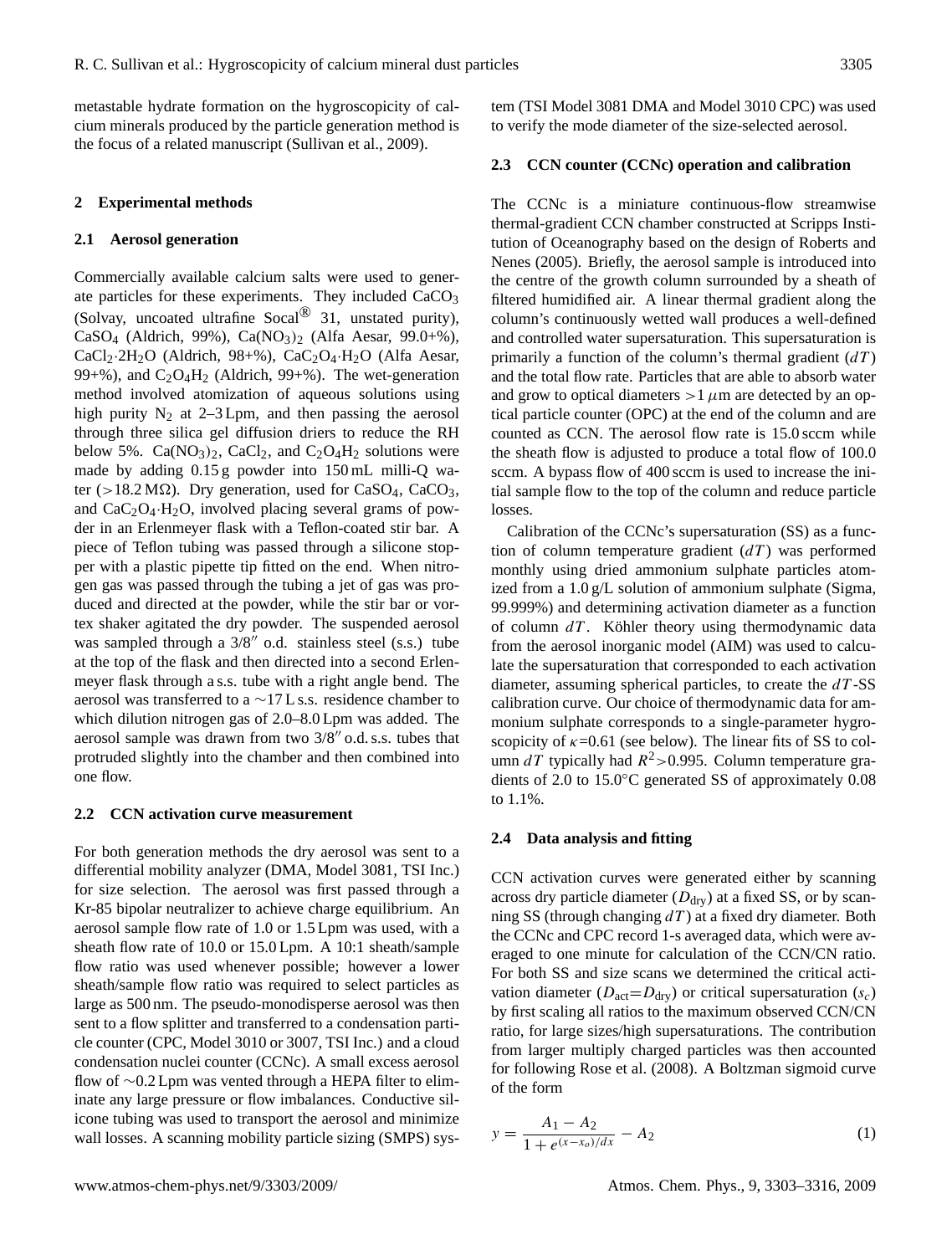was used to fit each activation curve, where y is the CCN/CN ratio,  $A_1$  is the minimum value,  $A_2$  is the maximum value,  $dx$  is the rate of change, and  $x<sub>o</sub>$  is the midpoint between  $A_1$  and  $A_2$ . The data were fit such that  $A_1$  corresponded to the CCN/CN ratio of the multiply charged particles at small sizes/supersaturations, and  $A_2$  is set to the scaled maximum CCN/CN ratio of  $\sim$ 1.0. Thus,  $x<sub>o</sub>$  corresponds to the CCN/CN=0.5 midpoint typically used to define the critical supersaturation or activation diameter of the singly-charged particles of interest. We note that this technique is more accurate for SS scans, because the fraction of multiply charged particles larger than the selected dry diameter is constant for all points, and the assumption of constant composition with size, implicit in diameter scans, is not as important. SS scans are slower than size scans, however, because the column must equilibrate to the new temperature gradient, and thus size scans were used for some experiments. The contributions of multiply charged particles to the activation curve in size scans can be explicitly calculated using the inversion proposed by Petters et al. (2007). Although we did not use that method to reduce all of our size-scan data, we verified via spot checks that our simpler method did not give significantly different results from the full inversion.

# **2.5 Error analysis**

The major sources of uncertainty in determining the CCN activation properties, critical supersaturation  $(s_c)$  and dry (activation) diameter  $(D_{\text{dry}})$ , are primarily due to the calibration of the CCNc's supersaturation, and errors in selecting a monodisperse aerosol with the DMA. The SS uncertainty was estimated from the linear fit of the CCNc calibration as 3%. Uncertainty in size selection was estimated as 5%, including variations in particle shape factor and flow rates, and from SMPS measurements of the size-selected aerosol. The error reported for the fitted hygroscopicity parameter,  $\kappa$  (see below), was estimated from one standard deviation of the  $\kappa$ values determined from the individual  $s_c$ - $D_{\text{dry}}$  pairs for each system.

#### **3 Results and discussion**

# **3.1 Hygroscopicity parameter**

We have expressed all of our experimental data in terms of the hygroscopicity parameter,  $\kappa$ , introduced by Petters and Kreidenweis (2007), which describes a particle's water activity,  $a_w$ , via

$$
\frac{1}{a_w} = 1 + \kappa \frac{V_s}{V_w},\tag{2}
$$

where  $V_s$  is the volume of the dry particle mass and  $V_w$  is the volume of water. A choice of dry diameter  $(D_{\text{dry}})$  and  $\kappa$  enable calculation of the expected supersaturation – wet diameter relationship ("Köhler curve"):

$$
S(D) = \frac{D^3 - D_{\text{dry}}^3}{D^3 - D_{\text{dry}}^3 (1 - \kappa)} \exp\left(\frac{A}{D}\right),
$$
 (3)

where  $S$  is the water saturation ratio over the aqueous droplet, D is the droplet diameter, and  $A=2.1\times10^{-9}$  m is a constant evaluated for a surface tension of  $0.072 \text{ J m}^{-2}$  (pure water) and temperature of 298.15 K; the exponential term is the Kelvin term from the Köhler equation. Unless otherwise stated we assume a surface tension of pure water in all cases when deriving  $\kappa$ . The maximum in the curve described by Eq. (3) is identified as the critical saturation ratio for activation of the chosen dry diameter (critical supersaturation,  $s_c = S-1$ ). The best-fit hygroscopicity parameter that describes the observed behaviour of test particles can be determined using Eq.  $(3)$  by computing Köhler curves for iterations of  $\kappa$  until the modelled  $s_c$  for a selected dry diameter matches the experimentally observed  $s_c$ .

Kappa increases with increasing hygroscopicity, from 0 to a maximum of  $\sim$ 1.4; NaCl has  $\kappa$ =1.28, for example. We denote the  $\kappa$  value that is derived from measured  $s_c$ - $D_{\text{dry}}$  pairs and Eq. (3) as apparent hygroscopicity, or  $\kappa_{\text{app}}$ , while the  $\kappa$  value that is obtained from Eq. (2) is the intrinsic hygroscopicity, or  $\kappa_{\text{intr}}$ , for an aqueous particle. Apparent and intrinsic hygroscopicities are equal when the particle is fully dissolved at the water content relevant to CCN activation. Particles composed of compounds with limited solubility can reduce the observed  $\kappa_{app}$  below  $\kappa_{intr}$ . Similarly, surface tension effects can cause  $\kappa_{app}$  to differ significantly from  $\kappa_{intr}$ .

It is important to properly distinguish between the roles of solubility and hygroscopicity. While hygroscopicity determines the ability of a particle to absorb water, only the compound's dissolved mass fraction contributes to hygroscopic growth. Insoluble components lower the  $s_c$  required for activation by increasing the particle's diameter and thus reducing the Kelvin term in Eq. (3), but cannot participate in hygroscopic growth. Therefore, particles composed of intrinsically hygroscopic but insoluble compounds will exhibit a very small apparent hygroscopicity and poor CCN activity. As many of the minerals used in this study have limited solubility in water, we applied an extension of Eq. (3) proposed by Petters and Kreidenweis (2008), where the following equations are used to compute  $\kappa$ :

$$
\kappa_{\text{sum}}(D) = \sum_{i} \varepsilon_{i} \kappa_{i} H(x_{i})
$$

$$
x_{i} = ((D/D_{\text{dry}})^{3} - 1) C_{i} / \varepsilon_{i}
$$

$$
H(x_{i}) = \begin{cases} x_{i} & x_{i} < 1 \\ 1 & x_{i} > 1 \end{cases}
$$
(4a-c)

Equation (4a–c) have been written to allow for multiple components, *i*, where  $\varepsilon_i$  is the volume fraction of component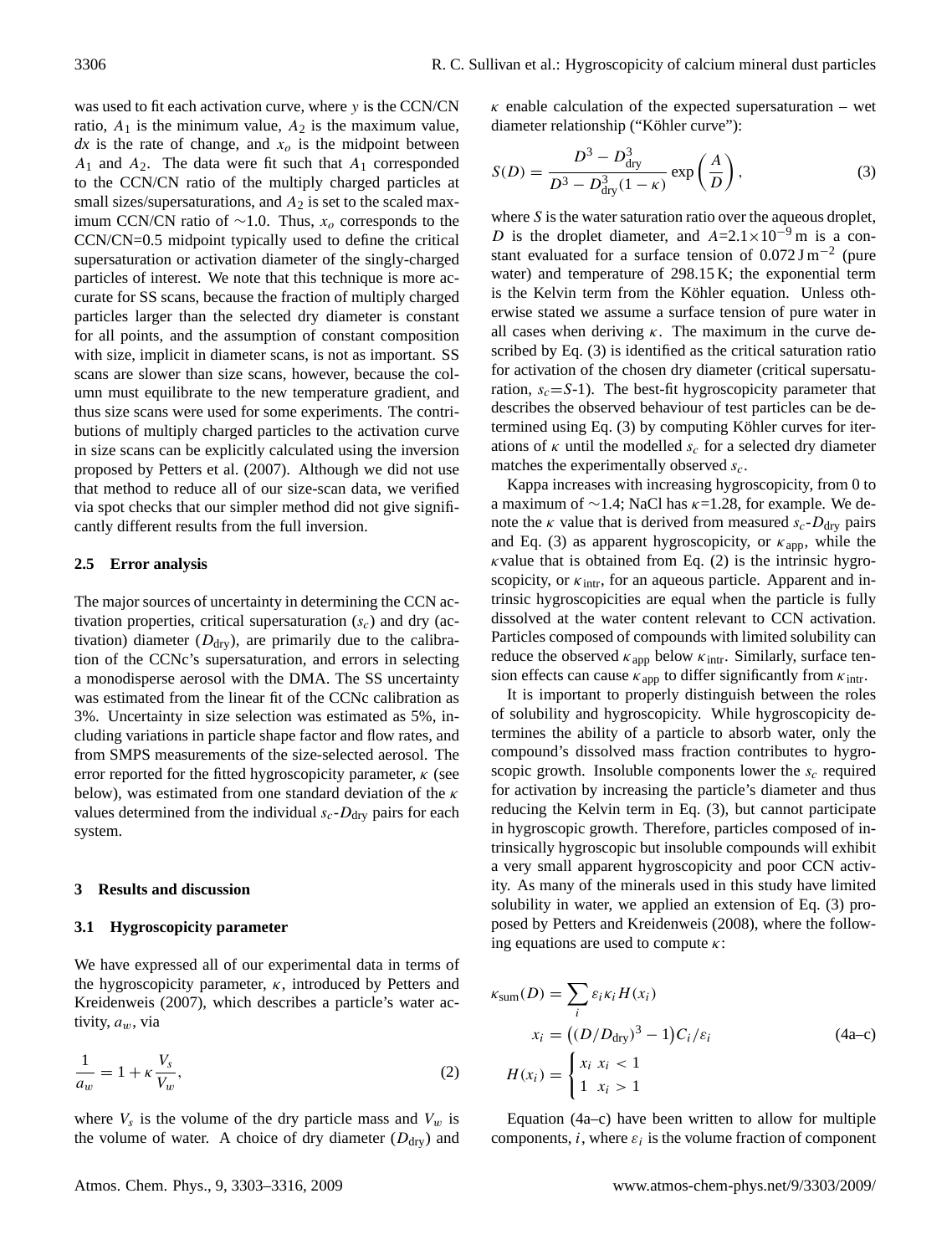

**Fig. 1.** Theoretical  $\kappa$ -Köhler droplet growth curves for 200 nm dry  $CaCO<sub>3</sub>$  and  $CaSO<sub>4</sub>$  particles calculated using Eqs. (3–4). A mixed 200 nm particle composed of 99% CaSO<sub>4</sub> and 1%  $(NH<sub>4</sub>)<sub>2</sub>SO<sub>4</sub>$  $(\kappa_{\text{intr}}=0.6, C=0.43)$  by volume is also shown. The solubilities and intrinsic hygroscopicities ( $\kappa$ <sub>intr</sub>) used are from Table 1. I: activation of the mixed particle before complete dissolution of the  $CaSO<sub>4</sub>$ core, II: complete dissolution of CaSO4, III: second supersaturaion maximum corresponds to  $s_c$  of an equivalent metastable liquid droplet.  $s_c$  of pure CaCO<sub>3</sub> and CaSO<sub>4</sub>=1.03%, while the mixed CaSO<sub>4</sub> particle has  $s_c$ =0.429%.

 $i$  in the dry particle,  $C_i$  the solubility of  $i$  in water (expressed as volume compound per unit volume of water), and  $H$  is an index for the fraction of component  $i$  that has dissolved,  $x_i$ . In Eq. (4a) the individual  $\kappa_i$  are intrinsic hygroscopicities for each compound and  $\kappa_{\text{sum}}(D)$  is used in Eq. (3) to find the maximum of the Köhler curve. It is important to distinguish  $\kappa_{sum}(D)$  which varies with droplet size, D, and the associated water content, from the constant  $\kappa_{\text{app}}$ , which is fit to observed  $s_c$ - $D_{\text{dry}}$  pairs.

Figure 1 shows representative Köhler growth curves computed from Eqs. (3–4) for two of the insoluble minerals studied in this work. The curves demonstrate that, for species with limited solubility, some ranges of  $D$  represent water contents that are insufficient to dissolve the entire compound present in the dry particle. Both of these pure 200 nm particles are predicted to activate at  $s_c \sim 1\%$ , the critical supersaturation required for an insoluble and thus nonhygroscopic but wettableparticle ( $\kappa_{\rm app}$ ∼0) of the selected dry diameter. The large  $s_c$  is the result of the compound's low solubility which results in the deliquescence relative humidity exceeding the critical supersaturation of an equivalent metastable solution droplet. Such particles thus activate under a deliquescencelimitation (Kreidenweis et al., 2006) and the activation of such insoluble particles is predominantly determined by the Kelvin term in Eq. (3).

Whether a particle expresses its intrinsic hygroscopicity at activation, or activates at some apparent hygroscopicity depends on  $\kappa_{\text{intr}}$ , solubility, particle phase, and initial dry diameter. The apparent hygroscopicity is that which is expected to manifest both experimentally and in the atmosphere. Figure 2 displays the apparent hygroscopicity that would be deduced from a measured  $s_c$ - $D_{\text{dry}}$  pair as a function of the solubility of the primary compound in the particle. The two cases are for an intrinsic hygroscopicity of  $\kappa_{\text{intr}}=1.0$  (left panel) and  $\kappa$ <sub>intr</sub>=0.050 (right panel). The contours show that as the compound's solubility increases a larger fraction of its intrinsic hygroscopicity will be observed as its apparent hygroscopicity, until the solubility limit is exceeded and the full intrinsic hygroscopicity is expressed. We show calculations for three particle sizes. The smallest particle sizes have a reduced apparent hygroscopicity at relatively high solubilities. This is because the higher supersaturations required to deliquesce smaller particles, due to an increased Kelvin effect, are interpreted as lower hygroscopicity (Kreidenweis et al., 2006). Thus, for a solubility at which larger particles may express their  $\kappa_{app} = \kappa_{intr}$  during activation, the critical supersaturation observed for smaller particles might appear close to the  $\kappa_{app}=0$  isoline (Kelvin limit for insoluble but wettable particles). The larger the intrinsic hygroscopicity of the primary component, the smaller the solubility at which this deliquescence limitation is observed.

The presence of sufficiently soluble contaminant that is in solution reduces the solubility where intrinsic and apparent hygroscopicities diverge, as shown by the grey lines in Fig. 2. The presence of the 1%  $\kappa$ <sub>intr</sub>=0.6 contaminant limits the smallest apparent  $\kappa$  value that can be observed experimentally; for the cases considered here, this limit is at  $\kappa_{\rm{app}}$ =0.006  $(=0.6\times1\% ,$  Eq. 4a). The contaminant also allows the intrinsic hygroscopicity of the primary component to be expressed at lower solubilities than for single-component particles. This is because the presence of the sufficiently soluble contaminant assures that there is always some water associated with the particle that can dissolve at least a portion of the limited-solubility primary component. We note that the presence of the trace contaminant also modifies the apparent hygroscopicity observed when the particle is fully dissolved at activation. For the case where the primary component was assumed to have  $\kappa$ <sub>intr</sub>=0.05, the observed hygroscopicity at complete dissolution is slightly larger ( $\kappa_{app}$ =0.0555) in the presence of the contaminant, as predicted from the mixing rule for  $\kappa$  (Eq. 4a).

The effect of a 1% by volume  $(NH_4)_2SO_4$  impurity on the Köhler curve for a  $200 \text{ nm}$  CaSO<sub>4</sub> particle is shown in Fig. 1. The presence of this soluble and hygroscopic minor component removes the deliquescence-limitation experienced by pure  $CaSO_4$  because the  $(NH_4)_2SO_4$  fraction deliquesces at subsaturated RH. This ensures that there is always a dissolved component present capable of absorbing water, and also causes some of the  $CaSO<sub>4</sub>$  core to dissolve before activation. This reduces  $s_c$  from 1.03% to 0.429%,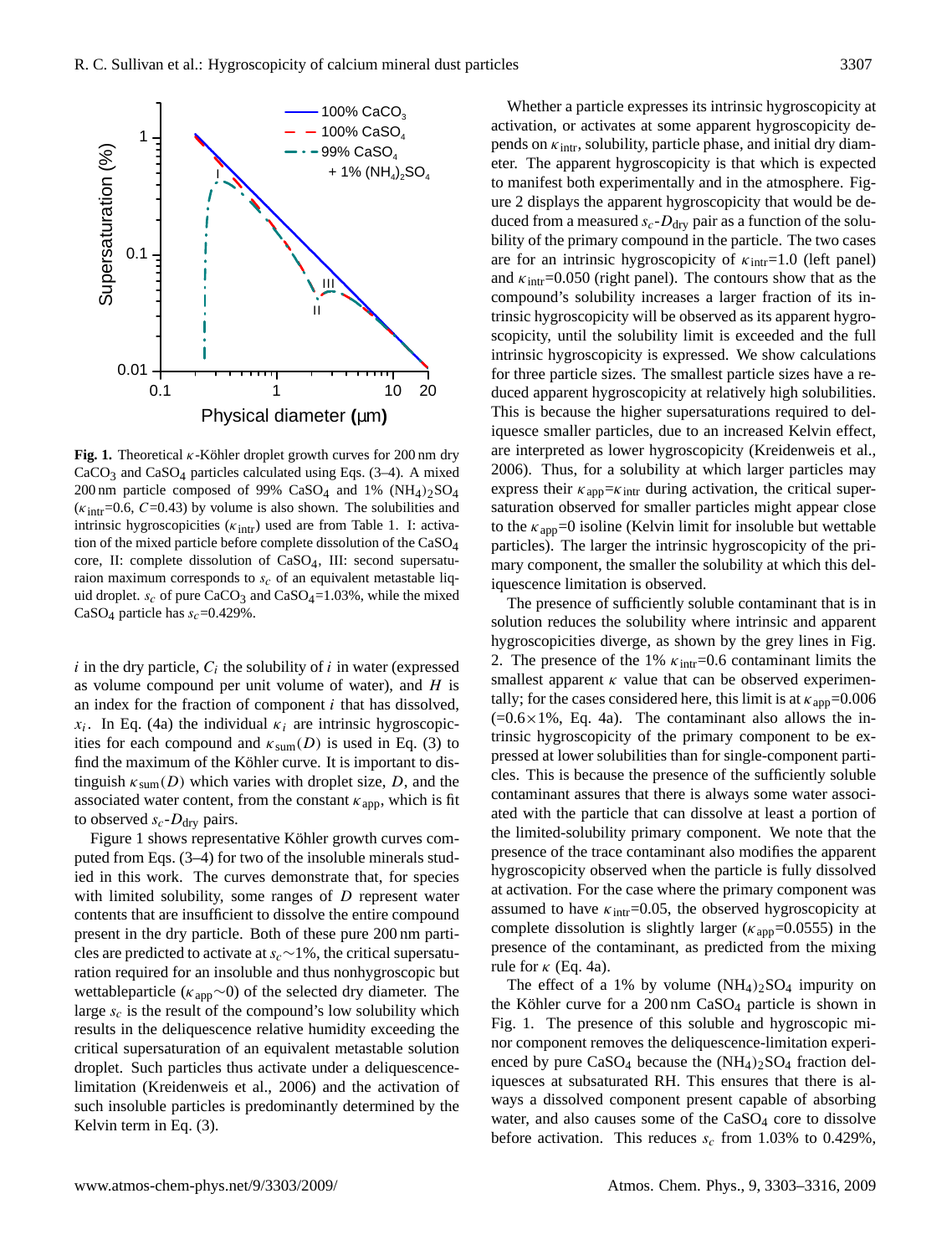

**Fig. 2.** Predicted apparent hygroscopicity contours for particles composed of a principle compound with  $\kappa_{\text{intr}}=1.0$  (left) or 0.050 (right) as a function of the compound's solubility, C, and dry particle size. Grey contours are for mixed particles composed of 99% volume principle compound and 1% contaminant with  $\kappa$ <sub>intr</sub>=0.60 and C=∞.

occurring at the first maximum in the growth curve (point I), and  $\kappa_{\text{app}}$  at activation is increased from 0 to 0.0075. The second maximum (point III) occurs after the  $CaSO<sub>4</sub>$  core has fully dissolved (at point II) and corresponds to the critical supersaturation of the completely aqueous  $(NH_4)_2SO_4/CaSO_4$ mixed particle. This is analogous to the descriptions of the Köhler curve used to model activation of limited-solubility components in mixed organic-inorganic particles (Bilde and Svenningsson, 2004; Broekhuizen et al., 2004; Petters and Kreidenweis, 2008; Shulman et al., 1996).

Based on Fig. 2 we delineate three solubility regimes:

- 1) "Sufficiently soluble compounds" are those that have  $C$ >∼10<sup>-1</sup> and are soluble enough that  $\kappa_{app} = \kappa_{intr}$  for all dry particle sizes. Therefore  $CaCl<sub>2</sub>$ ,  $Ca(NO<sub>3</sub>)<sub>2</sub>$ , and  $C_2O_4H_2$  are expected to activate according to  $\kappa$ <sub>intr</sub>.
- 2) "Sparingly soluble compounds" are those where  $\kappa_{app}$ can take any value between  $\sim$ 0 and  $\kappa$ <sub>intr</sub>. An approximate range is  $10^{-4} < C < 10^{-1}$ .
- 3) "Insoluble compounds" are those for which  $\kappa_{\text{app}} \sim 0$ always applies, i.e.  $C < \sim 10^{-4}$ . CaCO<sub>3</sub>, CaSO<sub>4</sub>, and  $CaC<sub>2</sub>O<sub>4</sub>·H<sub>2</sub>O$  (Table 1) are thus not expected to express their large intrinsic hygroscopicities, either experimentally or during cloud nucleation. As particles composed of low solubility compounds undergo reactions/processes both in the laboratory and atmosphere that either convert the compounds into more soluble forms, or add soluble hygroscopic material to the particles, the modified particles will express a larger apparent hygroscopicity.

The intrinsic hygroscopicity of a limited-solubility compound, expressed once it is fully dissolved, is difficult to measure, but it can be approximated assuming Raoult's Law applies:

$$
\kappa_{\text{intr}} = \frac{\nu \times \rho_s \times M_w}{\rho_w \times M_s},\tag{5}
$$

where  $\rho$  is the density and M the molecular weight of the solute, s, and of water, w, and  $\nu$  is the number of ions and molecules produced when one molecule of the solute completely dissociates. Table 1 summarizes the properties of the calcium salts considered here. It includes estimates of the intrinsic and apparent hygroscopicities of each compound, the latter estimated for a 200 nm particle, a typical particle size used in this work, and an amount of soluble contaminant equivalent to the compound's stated purity.

### **3.2 Experimentally determined hygroscopicities**

Representative experimentally determined activation curves for each compound are shown in Figs. 3–4, using SS-scans to obtain critical supersaturations for fixed dry diameters. All of the  $D_{\text{dry}}-s_c$  data obtained in this study, and the best-fit  $\kappa$ for each data point, are listed in Table 2. Averaged observed values of  $\kappa_{\text{app}}$  are summarized for each compound in Table 1.

For calcium chloride, calcium nitrate, and oxalic acid only wet-generated particles were studied (Fig. 3). Because these compounds are sufficiently soluble, we expect  $\kappa_{app} = \kappa_{intr}$  listed in Table 1. The observed  $s_c$ - $D_{\text{dry}}$ relationships of these particle types are  $\kappa_{app}=0.48\pm0.07$ ,  $0.51\pm0.07$ , and  $0.50\pm0.05$  respectively, similar to ammonium sulphate ( $\kappa_{app} = \kappa_{intr} = 0.61$ ). The particles were likely composed of hydrates (e.g. CaCl<sub>2</sub>·2H<sub>2</sub>O, Ca(NO<sub>3</sub>)<sub>2</sub>·4H<sub>2</sub>O, and  $C_2O_4H_2·2H_2O$ ) (Kelly and Wexler, 2005) after atomization because the rapid drying process causes those metastable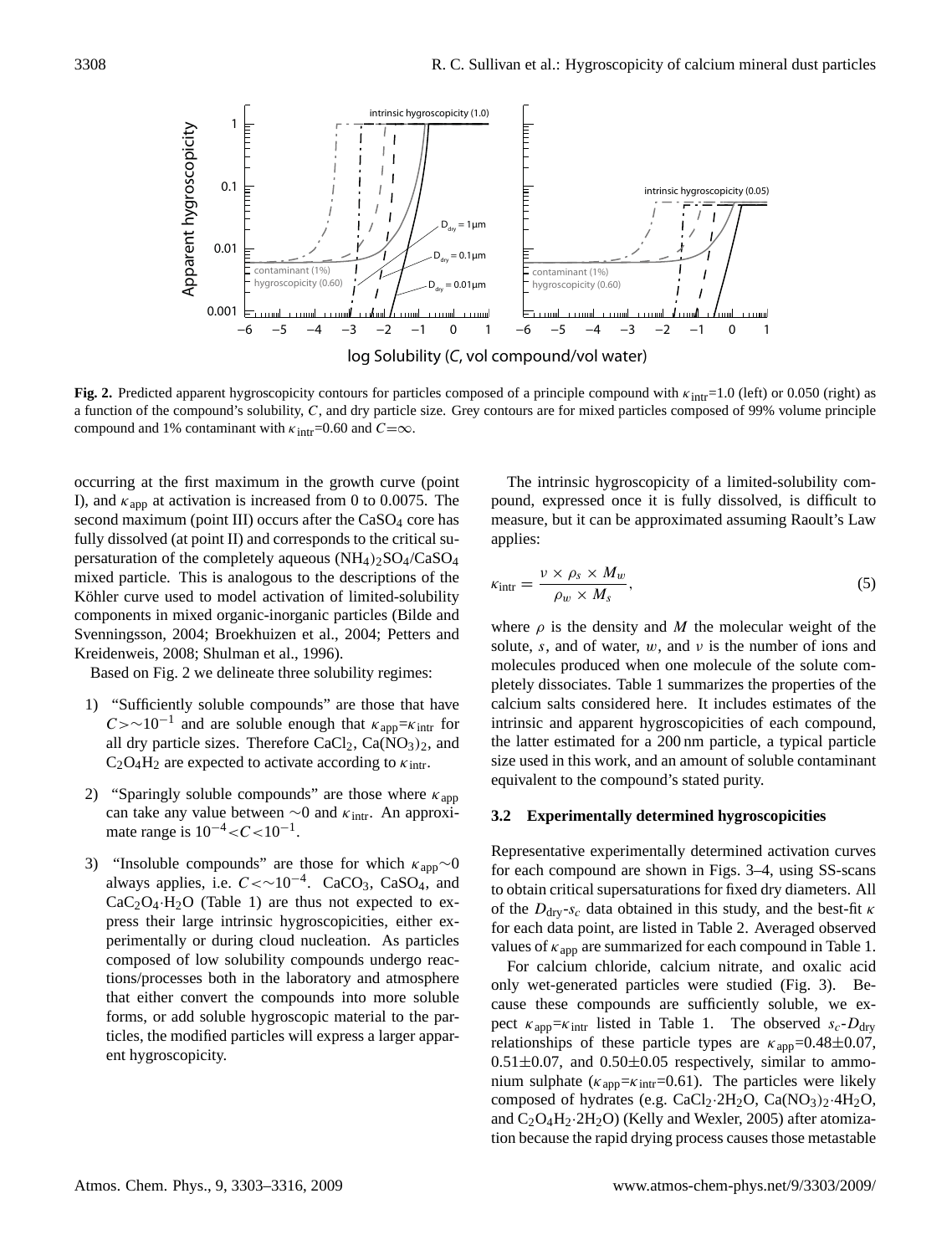| compound                             | $\rho$              | $M_{\rm s}$           | $\upsilon$                  | S            | $\mathcal{C}_{0}^{0}$ | predicted $\kappa$              |                       | experimental $\kappa_{app}$        | notes        |
|--------------------------------------|---------------------|-----------------------|-----------------------------|--------------|-----------------------|---------------------------------|-----------------------|------------------------------------|--------------|
|                                      | $g \text{ cm}^{-3}$ | $g$ mol <sup>-1</sup> |                             | $g L^{-1}$   | vol sol/vol water     | intrinsic <sup>b</sup> (Raoult) | apparent <sup>c</sup> |                                    |              |
| CaCl <sub>2</sub>                    | 2.15                | 110.98                | 3                           | 813          | 0.38                  | 1.05                            | 1.04                  | $0.48 \pm 0.07$ (wet) <sup>d</sup> | $\Omega$     |
| CaCl <sub>2</sub> ·2H <sub>2</sub> O | 1.85 <sup>e</sup>   | 147.02                | $\mathcal{F}$               | 813          | 0.44                  | 0.68                            | 0.68                  |                                    |              |
| Ca(NO <sub>3</sub> ) <sub>2</sub>    | 2.5                 | 164.09                | $\mathcal{F}$               | 1440         | 0.576                 | 0.82                            | 0.82                  | $0.51 \pm 0.07$ (wet)              |              |
| $Ca(NO3)2·4H2O$                      | 1.86 <sup>e</sup>   | 236.09                | $\mathcal{F}$               | 1440         | 0.774                 | 0.43                            | 0.43                  |                                    | $\theta$     |
| CaSO <sub>4</sub>                    | 2.96                | 136.14                | $\mathcal{D}$               | 2.05         | $6.9\times10^{-4}$    | 0.78                            | 0.0084                | $0.0016 \pm 0.0005$ (dry)          | $\mathbf{0}$ |
| CaSO <sub>4</sub> ·2H <sub>2</sub> O | 2.32                | 172.20                | $\mathcal{D}_{\mathcal{L}}$ | 2.05         | $8.8 \times 10^{-4}$  | 0.49                            | 0.0078                |                                    | 3            |
| $CaCO3$ (calcite)                    | 2.71                | 100.09                | $\mathcal{D}_{\mathcal{L}}$ | $0.0058^{f}$ | $2.1 \times 10^{-6}$  | 0.97                            | 0.0068                | $0.0011 \pm 0.0004$ (dry)          | 4            |
| CaC <sub>2</sub> O <sub>4</sub>      | 2.2                 | 128.10                | $\mathfrak{D}$              | 0.0061       | $2.8 \times 10^{-6}$  | 0.62                            | 0.0060                | $0.048 \pm 0.013$ (dry)            | $\mathbf{0}$ |
| $CaC2O4·H2O$                         | $2.12^e$            | 146.12                | $\mathfrak{D}$              | 0.0061       | $2.9\times10^{-6}$    | 0.52                            | 0.0060                |                                    |              |
| $C_2O_4H_2$                          | 1.90                | 90.04                 | $\mathcal{E}$               | 143          | $7.5 \times 10^{-2}$  | 1.14                            | 1.14                  | $0.50 \pm 0.05$ (wet)              | 3            |
| $C_2O_4H_2.2H_2O$                    | 1.653               | 126.07                | $\mathcal{F}$               | 143          | $8.7\times10^{-2}$    | 0.71                            | 0.71                  |                                    | $\theta$     |

Table 1. Properties of minerals<sup>a</sup> studied in this work, including predicted and measured hygroscopicities.

<sup>a</sup> Density and solubility taken from the CRC Handbook of Physics and Chemistry,  $88^{th}$  Edition, for 25<sup>°</sup>C, except where noted below.  $<sup>b</sup>$  Calculated using Eq. (5).</sup>

<sup>c</sup> For 200 nm particles of specified compound, with 0.1%-2% impurity (see notes) having  $\kappa_{\text{intr}}$ =0.6 and infinite solubility.

<sup>d</sup> Wet- or dry-generated laboratory particles.

<sup>e</sup> Manufacturer stated value.

<sup>f</sup> Plummer and Busenberg (1982).

Notes:

- 0. Assumed purity of 99% 3. Aldrich,  $99+\%$ <br>1. Aldrich,  $98+\%$  4. Solvay, assume
- 
- 4. Solvay, assumed purity 99%
- 2. Alfa Aesar, 99.0+% 5. Alfa Aesar, 99+





**Fig. 3.** CCN activation curves for atomized oxalic acid  $(s_c=0.176\%)$ , calcium chloride  $(s_c=0.173\%)$ , and calcium nitrate  $(s_c=0.171\%)$  from supersaturation scans of 100.0 nm mobility diameter particles. Lines are sigmoidal fits between the scaled lower and upper plateaus. The CCN column's supersaturation is derived from the column's temperature gradient by calibration with ammonium sulphate aerosol.

**Fig. 4.** CCN activation curves of dry-generated calcium carbonate, calcium sulphate, and calcium oxalate monohydrate aerosol obtained by scanning supersaturation of 200.0 nm dry mobility diameter particles. Lines are sigmodal fits to each curve. Note the lack of a clear multiply-charged plateau in the calcium oxalate monohydrate curve.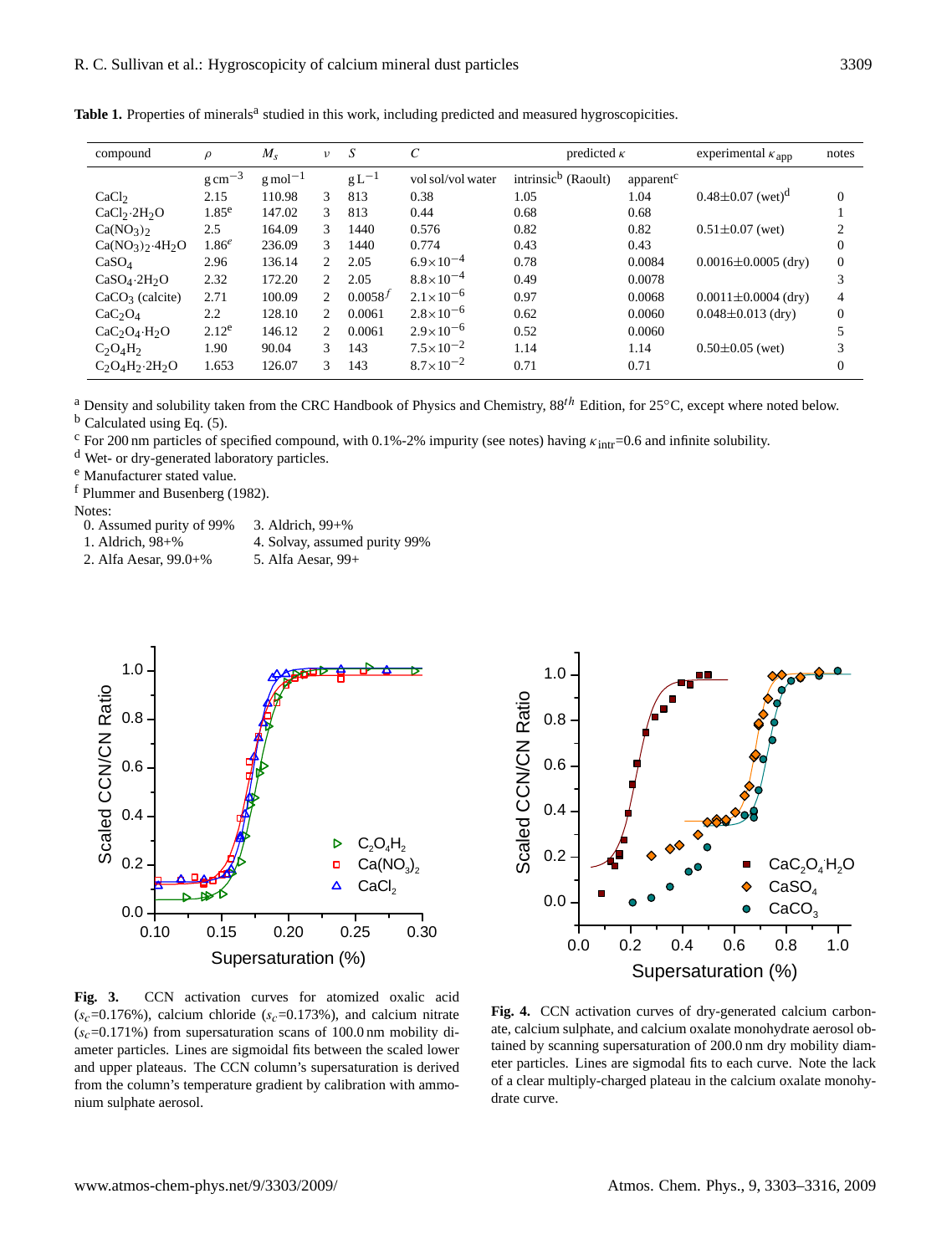states to be locked in. However, we cannot exclude the possibility that the stable anhydrous (Tang and Fung, 1997) or glassy states (Cohen et al., 1987) formed after drying the particles. Koehler et al. (2006) observed that the hygroscopicity of atomized oxalic acid was generally most consistent with the formation of the dihydrate in typical laboratory atomization/drying processes. As indicated in Table 1, the calculated intrinsic  $\kappa$  values for the hydrated compounds are lower than for the anhydrous compounds, and correspond well to our measurements. Our results also compare reasonably well with those of Gibson et al. (2006) for calcium nitrate. They found  $s_c$ =0.11% and estimated the dry diameter of their 100 nm particles to be 89 nm due to incomplete particle drying, corresponding to  $\kappa_{\text{app}}$ =1.25 (Table 2).

Calcium carbonate, calcium sulphate, and calcium oxalate monohydrate were studied using two different particle generation methods: atomization from an aqueous suspension/solution, and resuspension of the dry powder. The wetgenerated CaCO<sub>3</sub> aerosol had a geometric mode diameter of ∼40 nm, while the dry-generated aerosol peaked ∼300 nm. The wet-generated particles from these insoluble powders all produced apparent hygroscopicities much larger than the expected  $\kappa_{app}$  considering their very low solubility. The causes of this unexpected behaviour are investigated in a related manuscript (Sullivan et al., 2009). For the purposes of this study, only the dry-generated particles that produced the appropriate observed hygroscopicity expected of fresh atmospheric mineral particles are considered here.

Dry-generated CaSO<sup>4</sup> particles exhibited a small  $\kappa_{app} = 0.0016 \pm 0.0005$ , and CaCO<sub>3</sub> displayed  $\kappa_{\text{app}}$ =0.0011±0.0004. There was a ∼0.4 fraction of multiply-charged particles in these size-selected aerosols (Fig. 4) due to the dry-generated aerosol's size distribution peaking at a larger diameter than that selected by the DMA. This large fraction agrees with that predicted based on the polydisperse aerosol's size distribution and aerosol charging theory. Gibson et al. (2006) measured  $s_c$  of atomized 100 nm CaCO<sub>3</sub> to be ∼0.55%, corresponding to  $\kappa_{\rm app}$ ∼0.043 (Table 2). This observed hygroscopicity is much larger than expected for an insoluble mineral (Kelly et al., 2007) ( $\kappa_{\rm app}$ ∼0) and was likely caused by the atomization particle generation method they used; we have observed similarly large apparent hygroscopicities ( $\kappa_{app}$ =0.002–0.2) for atomized CaCO<sub>3</sub> particles (Sullivan et al., 2009). From our results, we conclude that both  $CaSO<sub>4</sub>$  and  $CaCO<sub>3</sub>$ have a sufficiently low solubility that their CCN activation behaviour can be approximated as that of an insoluble component ( $\kappa_{app}=0$ ) which activates according to the Kelvin effect only. Small amounts of sufficiently soluble contaminants (1% by volume) increase apparent hygroscopicity above 0, as shown in Figs. 2 and 5. The small  $\kappa_{app}$  of ∼0.001 for these dry-generated particles indicates that they likely contained only small quantities of sufficiently soluble impurities  $\left($  < 1%), such as inorganic salts. Analysis of the resuspended dry particles using an aerosol time-of-flight



**Fig. 5.**  $s_c$ - $D_{\text{dry}}$  relationships with  $\kappa$  isolines overlain for drygenerated insoluble calcium minerals (solid symbols) and atomized soluble salts (open symbols). The best-fit  $\kappa_{app}$  values from Table 1 are also listed. Also displayed are predicted  $\kappa$  isolines for pure CaCO<sub>3</sub> particles (blue lines,  $\kappa$ <sub>intr</sub>=0.97, C=2.1×10<sup>-6</sup>) and CaSO<sub>4</sub> particles (orange lines,  $\kappa_{\text{intr}}$ =0.78,  $C$ =6.9×10<sup>-4</sup>), and their internal mixtures (dashed lines) with varying volume fractions of ammonium sulphate ( $\kappa$ <sub>intr</sub>=0.6, C=0.43). 100% CaCO<sub>3</sub> lies along the  $\kappa$ =0 isoline, and the fraction of (NH<sub>4</sub>)<sub>2</sub>SO<sub>4</sub> increases from right to left. The theoretical isoline for pure  $(NH_4)_2SO_4$  ( $\kappa_{app}=0.6$ ) is also shown.

mass spectrometer (ATOFMS) and SEM/EDX, and of their soluble extracts using ion chromatography and ICP-MS, did not reveal the presence of any notable contaminants (Sullivan et al., 2009). However, we were unable to rule out the presence of small amounts of sufficiently soluble carbonates including  $K_2CO_3$  or  $Na_2CO_3$ .

To investigate the CCN activity of calcium-rich dust particles internally mixed with organic diacids, such as those observed during ACE-Asia (Sullivan and Prather, 2007), activation curves were determined for calcium oxalate monohydrate  $(CaC_2O_4·H_2O, COH)$  particles. The dry-generated COH produced broad activation curves (Fig. 4). The reasons for this are unknown, and similar broad activation curves have been observed for other resuspended mineral dust samples (Koehler, 2007). This could be a result of chemical heterogeneity within the dry powder, or large variations in particle shape between particles of the same mobility diameter, causing a range of physical diameters to be selected by the DMA. As a result these curves are more difficult to fit, introducing greater uncertainty into the determination of the critical diameter or supersaturation. Drygenerated COH had an estimated  $\kappa_{app}$ =0.048±0.013. The small measured hygroscopicity of dry COH compared to oxalic acid ( $\kappa_{app}$ =0.50±0.05) is attributed to its low solubility (0.0061  $gL^{-1}$ ), which is similar to that of calcium carbonate  $(0.0058 \text{ g L}^{-1})$ . Therefore COH should produce particles with hygroscopicity near  $\kappa_{app}$ ~0.001, similar to that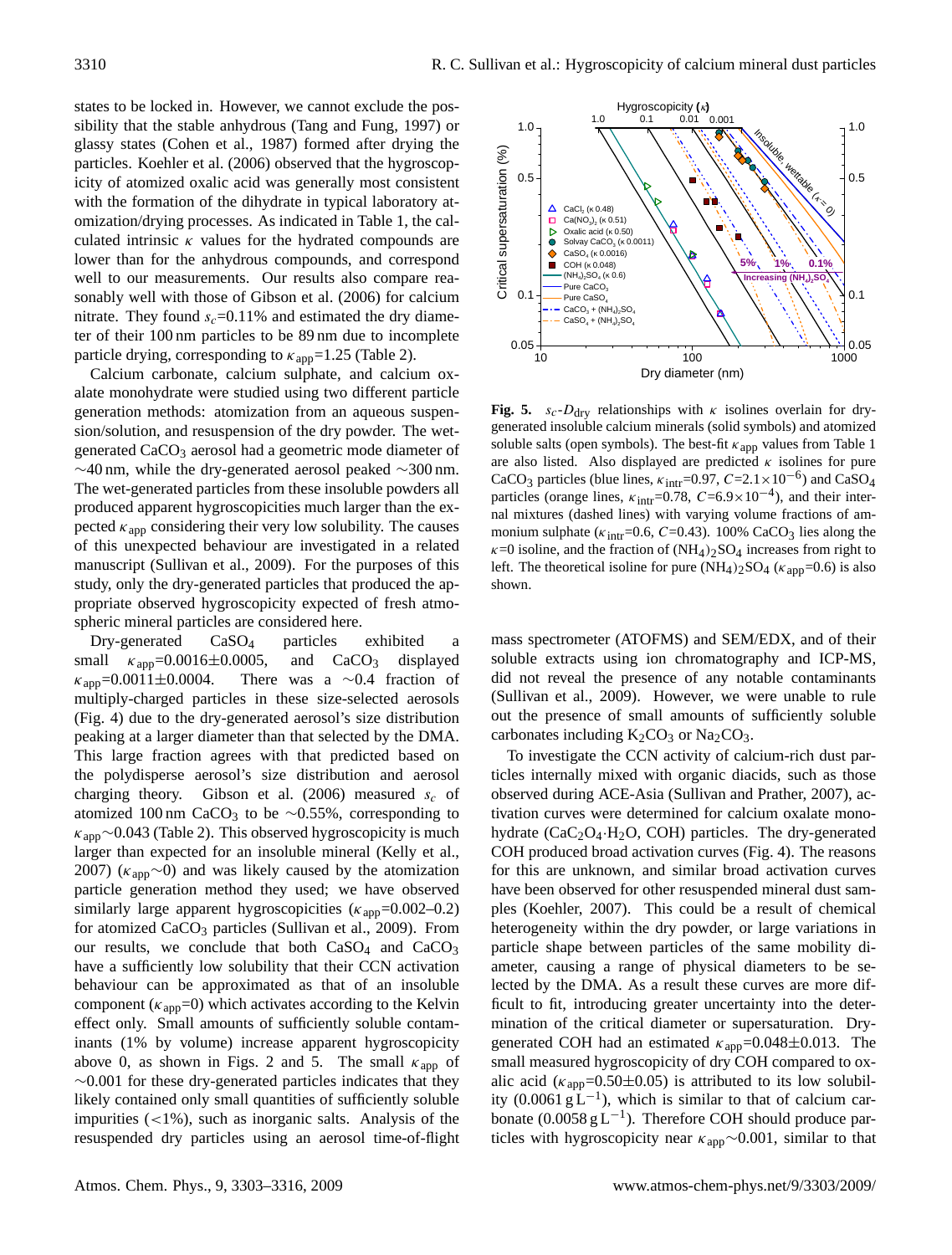| compound                             | $\ast$ | $D_{\text{dry}}$ (nm) | $s_c$ (%)           | $\kappa^{\rm a}$ |
|--------------------------------------|--------|-----------------------|---------------------|------------------|
| CaCl <sub>2</sub> ·2H <sub>2</sub> O | S      | 75.0                  | 0.265               | 0.46             |
| (wet)                                | S      | 100.0                 | 0.173               | 0.45             |
|                                      | S      | 125.0                 | 0.126               | 0.44             |
|                                      | D      | 154.0                 | 0.078               | 0.58             |
| Ca(NO <sub>3</sub> ) <sub>2</sub>    | S      | 75.0                  | 0.244               | 0.55             |
| (wet)                                | S      | 100.0                 | 0.171               | 0.47             |
|                                      | S      | 125.0                 | 0.126               | 0.44             |
|                                      | D      | 152.0                 | 0.078               | 0.64             |
|                                      | b      | 89                    | 0.110               | 1.25             |
| CaSO <sub>4</sub>                    | S      | 150.0                 | 0.885               | 0.0024           |
| (dry)                                | S      | 200.0                 | 0.683               | 0.0015           |
|                                      | D      | 213.5                 | 0.640               | 0.0014           |
|                                      | S      | 300.0                 | 0.435               | 0.0013           |
| Solvay CaCO <sub>3</sub>             | S      | 150.0                 | 0.938               | 0.0018           |
| (dry)                                | S      | 200.0                 | 0.730               | 0.0011           |
|                                      | D      | 232.1                 | 0.640               | 0.0009           |
|                                      | S      | 250.0                 | 0.580               | 0.0009           |
|                                      | S      | 300.0                 | 0.479               | 0.0008           |
| OMYA CaCO <sub>3</sub> (wet)         | b      | 100.0                 | $\sim 0.55^{\rm b}$ | 0.043            |
| $CaC2O4·H2O$                         | S      | 100.0                 | 0.487               | 0.056            |
| (dry)                                | D      | 123.63                | 0.363               | 0.054            |
|                                      | D      | 140.28                | 0.363               | 0.036            |
|                                      | S      | 150.0                 | 0.253               | 0.062            |
|                                      | S      | 200.0                 | 0.224               | 0.033            |
| $C_2O_4H_2$                          | S      | 50.0                  | 0.449               | 0.54             |
| (wet)                                | D      | 58.6                  | 0.363               | 0.52             |
|                                      | S      | 100.0                 | 0.176               | 0.44             |

**Table 2.** CCN activation properties and hygroscopicities of calcium minerals.

\*Scan type: S, supersaturation scan; D, dry diameter scan. <sup>a</sup> Singleparameter apparent hygroscopicity,  $\kappa_{\rm app}$ , derived from CCN activation curves.  $\frac{b}{c}$  Data from Gibson et al. (2006);  $s_c$  estimated from their Fig. 3.

measured for dry calcium carbonate. The particles would have to contain mass fractions of soluble contaminants on the order of >10% to exhibit  $\kappa_{\text{app}}$ =0.048±0.013. It is possible that dissolved calcium oxalate may be surface active and therefore reduce the surface tension at the air-solute interface, thus decreasing the activation barrier. We calculate that a large reduction in surface tension from  $0.072 \text{ J m}^{-2}$  (pure water) to  $0.029 \text{ J m}^{-2}$  would be required to produce particles with  $\kappa_{\text{app}}$ =0.048. This reduction in surface tension is on the upper end for surface active organic compounds considered in CCN activation (Facchini et al., 2000). For example, adipic acid, azelaic acid, and succinic acid have surface tensions of 0.064, 0.061, and 0.065 J m<sup>-2</sup>, while nonanoic acid has a surface tension of 0.030 J m−<sup>2</sup> (Broekhuizen et al., 2004). However, Nancollas and Wu (1998) measured the surface tension of COH to be  $0.0324 \text{ J m}^{-2}$  using a thin layer wicking method. As this is close to the surface tension we calculated to be necessary to match observations, reduced

surface tension may explain the higher-than-expected apparent hygroscopicity of the dry calcium oxalate monohydrate.

Figure 5 compares the CCN properties of the calcium mineral particles described above in  $s_c$ - $D_{\text{dry}}$  space with  $\kappa$  isolines overlain. Dry-generated  $CaCO<sub>3</sub>$  and  $CaSO<sub>4</sub>$  demonstrated low apparent hygroscopicity and thus poor CCN activation potential, approaching the  $\kappa=0$  isoline. CaCl<sub>2</sub>,  $Ca(NO<sub>3</sub>)<sub>2</sub>$ , and  $C<sub>2</sub>O<sub>4</sub>H<sub>2</sub>$  approach the hygroscopicity of (NH<sub>4</sub>)<sub>2</sub>SO<sub>4</sub> ( $\kappa_{app} = \kappa_{intr} = 0.61$ ). Dry-generated CaC<sub>2</sub>O<sub>4</sub>·H<sub>2</sub>O has  $\kappa_{\rm app}$ ∼0.048±0.013, its hygroscopicity lies in-between that of the other systems.

In Fig. 5 we also include isolines for pure  $CaCO<sub>3</sub>$  and CaSO4, and their mixtures with a hygroscopic soluble contaminant with  $\kappa_{\text{intr}}$ =0.6 and C=0.43, representative of ammonium sulphate (and similar to calcium chloride, calcium nitrate, or oxalic acid), that take into account limited solubility (Eq. 4). The volume fraction of contaminant increases from right to left. Since almost no  $CaCO<sub>3</sub>$  has dissolved in all these cases, the activation lines obtained for these mixed particles are almost completely determined by the sufficiently soluble substance alone. Our measurements of drygenerated  $CaCO<sub>3</sub>$  and  $CaSO<sub>4</sub>$  are consistent with the presence of very small volume fractions of soluble hygroscopic material, which produce a detectable increase in the particle's hygroscopicity and a subsequent decrease in its critical supersaturation (Kelly et al., 2007; Roberts et al., 2002). It is typically very difficult to generate uncontaminated insoluble laboratory particles, and this very small degree of ∼0.1% contamination that we observed is likely unavoidable and may already be present at the mineral powder's manufacturing source.

Multilayer adsorption models have been recently proposed to describe the activation of insoluble particles such as some of the minerals considered here (Henson, 2007; Sorjamaa and Laaksonen, 2007). Lines of constant hygroscopicity that we derived from the framework of Sorjamaa and Laaksonen (2007) had very shallow slopes in  $s_c$ - $D_{\text{dry}}$  space that could not be consistently fit to our experimental results for  $CaCO<sub>3</sub>$ or CaSO4. Alternatively, the formulations suggested by Henson (2007) could be used, but the slopes of the best fits using that approach could not be distinguished from the slopes of the  $s_c$ - $D_{\text{dry}}$  relationships obtained from traditional Köhler theory. The upper bound of  $\Delta G=33.6$  kJ/mole given by Henson produces an isoline from his adsorption model corresponding to  $\kappa_{\rm app}$ ~0.001, which approximates the CaCO<sub>3</sub> or CaSO<sup>4</sup> data. Therefore, activation of these insoluble minerals can be described simply by the Kelvin effect in traditional Köhler theory, or by Henson's adsorption isotherm model. If activation proceeded via adsorption we do not need to invoke contamination to explain  $\kappa_{\text{app}}$ ~0.001; either mechanism is plausible.

The interplay between chemical mixing state and solubility is summarized in Table 3, which lists the solubilities of various cation-anion pairs for typical mineral dust components. Sparingly soluble and insoluble compounds are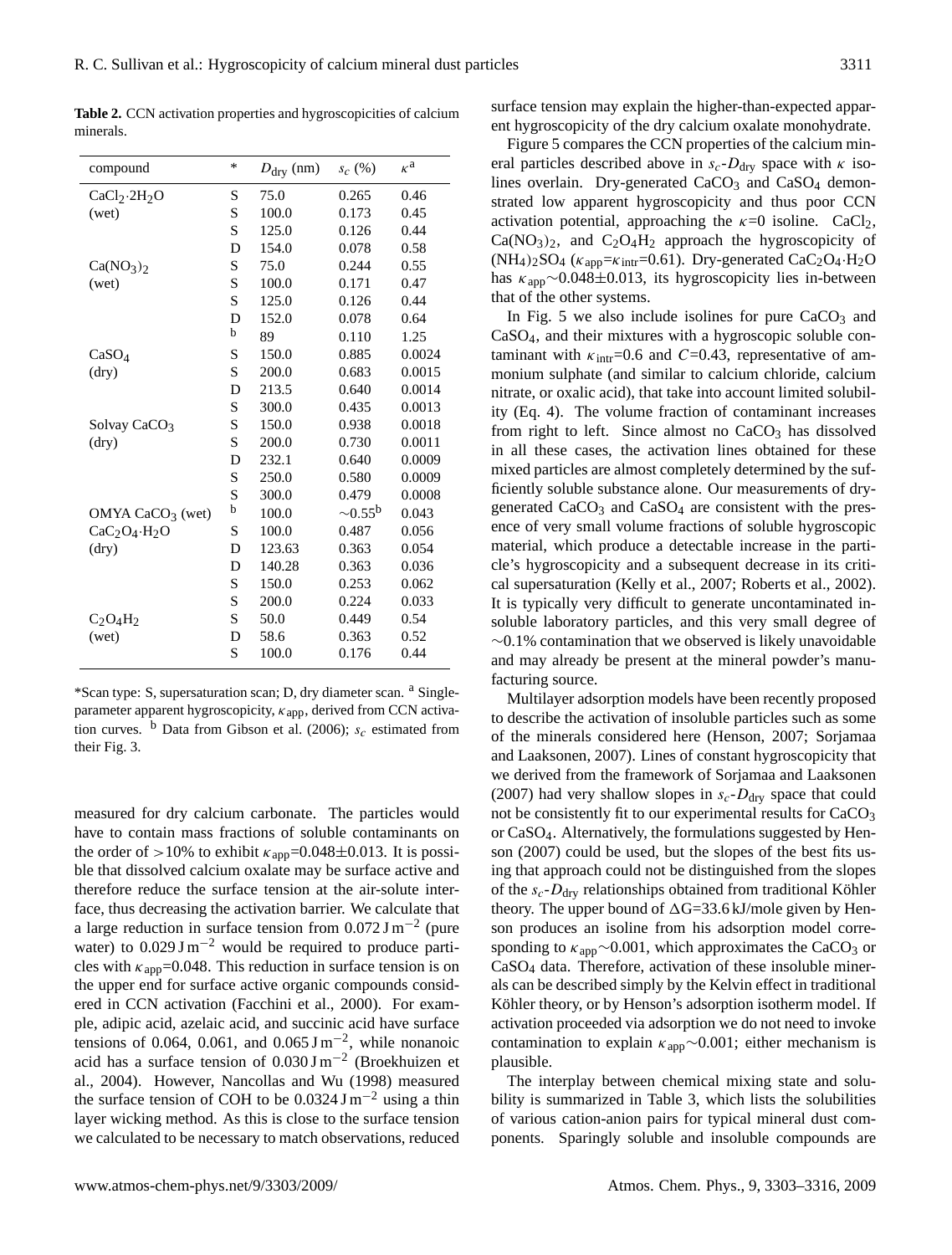|                              | $Ca^{2+}$                   | $Mg^{2+}$  | $K^+$      | $Na+$           | $NH_4$ <sup>+</sup> |
|------------------------------|-----------------------------|------------|------------|-----------------|---------------------|
| $\overline{CO_3}^2$          | $S = 0.0058$                | $1.8^{20}$ | 1110       | 307             | $1000^{15}$         |
|                              | $\kappa = 0.97^b / 0.001^d$ | 1.30       | 0.90       | 1.30            | 0.84                |
| SO <sub>4</sub> <sup>2</sup> | 2.05                        | 357        | 120        | 281             | 764                 |
|                              | $0.78 / 0.002^d$            | 0.80       | 0.83       | $1.03 / 0.80^e$ | $0.72 / 0.61^e$     |
| NO <sub>3</sub>              | 1440                        | 712        | 383        | 912             | 2130                |
|                              | $0.82 / 0.51$ <sup>d</sup>  | 0.84       | 0.88       | $0.96 / 0.88^e$ | $0.77/0.67^e$       |
| $Cl^{\sim}$                  | 813                         | 560        | 355        | 360             | 395                 |
|                              | $1.05 / 0.48^d$             | 1.32       | 0.89       | $1.34 / 1.28^e$ | 1.02                |
| Oxalate <sup>-</sup>         | $0.0061^{20}$               | 0.38       | $364^{20}$ | 36.1            | 52.0                |
|                              | $0.62 / 0.048$ <sup>d</sup> | 0.79       | 0.42       | 0.94            | 0.65                |

Table 3. Solubilities<sup>a</sup>, estimated intrinsic hygroscopicities<sup>b</sup>, and measured apparent hygroscopicities of various inorganic salts<sup>c</sup>. hygroscopicities of various inorganic salts.<sup>c</sup>

<sup>a</sup> All solubilities (g L<sup>-1</sup>) taken from the CRC Handbook of Chemistry and Physics, 88th edition, for 25<sup>°</sup>C. Superscript indicates solubility <sup>b</sup> Calculated with Eq. (5) using values listed in Table 1 or else in the CRC Handbook for the anhydrous at T other than  $25^{\circ}$ C.

<sup>b</sup> Calculated with Eq. (5) using values listed in Table 1 or else in the CRC Handbook for the anhydrous state. c Laboratory generated particles in the contract manufacture manufacture.

 $\frac{c}{c}$  Laboratory generated particles may be composed of salts in metastable states in some cases.

 $\frac{d}{dx}$  Measured apparent hygroscopicity from this work (in italics).

<sup>e</sup> Hygroscopicity measured from CCN activation experiments summarized by Petters and Kreidenweis (2007).

indicated with shading. We calculate  $\kappa$ <sub>intr</sub> for the anhydrous forms in all cases, while recognizing that hydrated states do form for some of the cation-anion pairs shown and that these will have slightly smaller  $\kappa$ <sub>intr</sub>. The estimated intrinsic hygroscopicities via Raoult's law (Eq.  $(5)$ ) are  $> 0.4$  for all these mixing states. However, the large differences in solubility affect whether the observed apparent hygroscopicity of each compound reflects its intrinsic hygroscopicity, or approaches  $\kappa_{\text{app}}$ =0 during activation. Our experimental observations of calcium mineral particles largely confirm the expected links between solubilities and observed apparent hygroscopicities, with calcium carbonate, sulphate, and oxalate approximately described by  $\kappa_{app}=0$ . Although we did not measure them, based on our findings for calcium minerals, we expect the CCN activities of magnesium carbonate and oxalate to also approach  $\kappa_{app}=0$ . Other forms of magnesium minerals, calcium nitrate and chloride, and all of the potassium, sodium, and ammonium compounds, are soluble enough that we expect them to exhibit hygroscopic behaviour similar to ammonium sulphate, i.e.  $\kappa_{app} = \kappa_{intr}$ . Note that sulphate and oxalate compounds represent atmospherically processed forms of mineral dust and yet are not always soluble enough to express their large intrinsic hygroscopicities. The experimental CCN data summarized in Fig. 5 are in direct agreement with these expected trends in apparent hygroscopicity.

# **4 Atmospheric implications**

25 cium oxalate monohydrate, has only moderate CCN activity. The atmospheric processing of mineral dust particles is typically expected to increase their hygroscopicity and CCN activity (Fan et al., 2004; Gibson et al., 2006; Levin et al., 1996; Perry et al., 2004; Roberts et al., 2006; Sullivan et al., 2007a). This is because heterogeneous reactions with reactive gases including nitric, hydrochloric, and sulphuric acids can convert insoluble carbonates into sparingly or sufficiently soluble compounds that play an important role in hygroscopic growth and cloud droplet activation. Condensation or coagulation of soluble secondary aerosol compounds may similarly increase the dust's hygroscopicity. However, field and laboratory studies are required to validate this. From our laboratory measurements of the CCN ability of various calcium minerals, we have demonstrated that one common mineral representative of chemically aged dust particles – calcium sulphate – has poor CCN activation potential, behaving similarly to calcium carbonate which is a proxy for fresh unaged mineral dust. Another proxy for aged dust, cal-Thus, it is possible for mineral dust particles to undergo extensive chemical reactions during atmospheric transport and yet remain non-hygroscopic, due to the formation of low solubility products (Table 3). It is therefore incorrect to assume that all mineral dust particles will become more hygroscopic and CCN-active during the course of atmospheric processing. The predominant chemical reaction and dust mineralogy must be known to reliably predict the resulting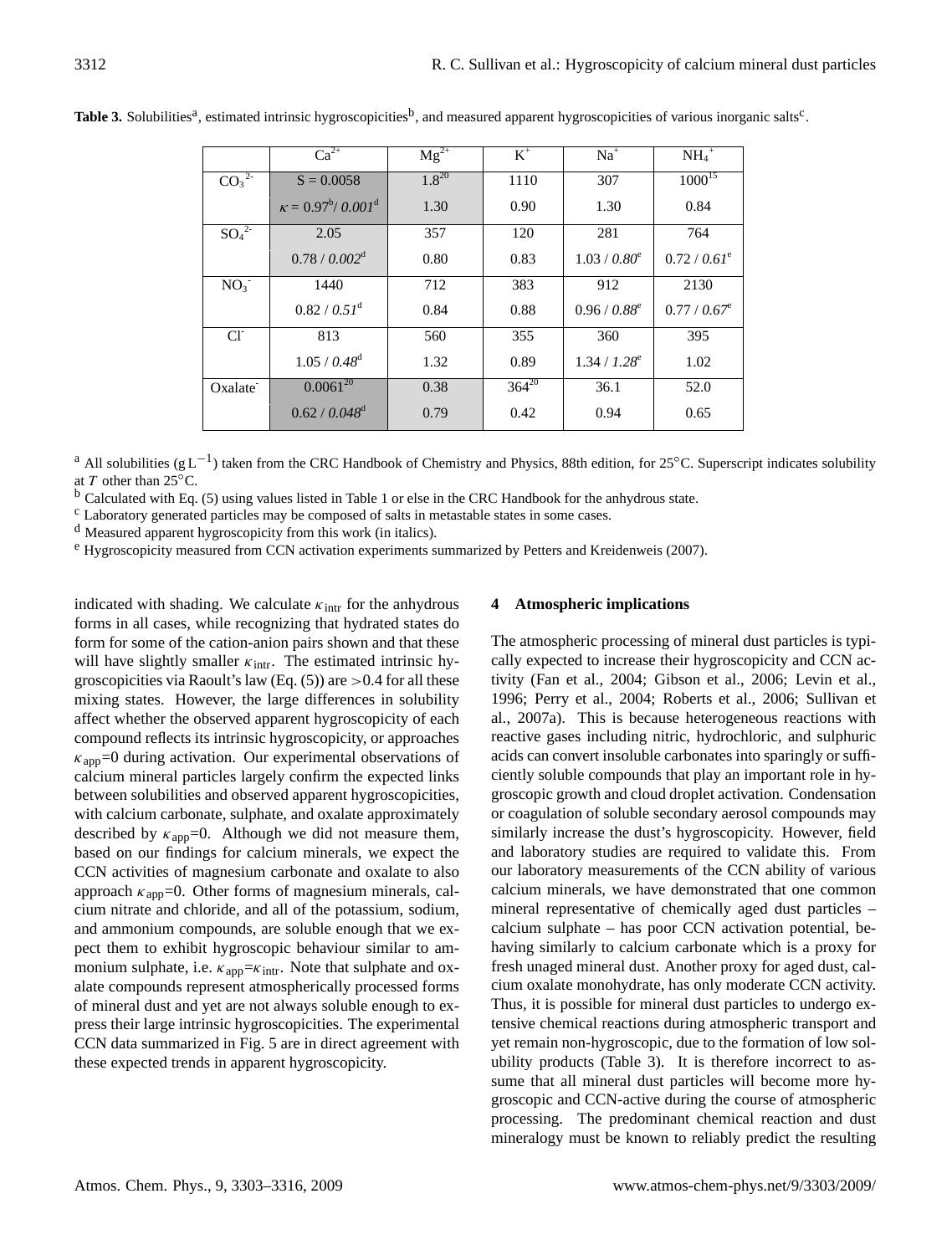hygroscopicity of the aged mineral dust particles. If calciterich dust particles instead react with nitrate or chloride precursors, such as  $NO_x$ ,  $HNO_3$ ,  $N_2O_5$ , or HCl, the resulting calcium nitrate and chloride salts are highly hygroscopic and will result in more CCN-active aged dust particles. As mineralogy varies greatly between dust regions (Claquin et al., 1999), the source of the dust could also have a large influence on its resulting hygroscopicity after atmospheric aging.

Shi et al. (2008) have recently reported the differing hygroscopicities of individual supermicron ambient Asian mineral dust particles collected in Japan. They observed that dust particles that did not contain sulphate or nitrate (i.e. unreacted dust) and sulphate-rich dust particles (i.e. aged dust) did not experience hygroscopic growth even at 90% RH. Nitrate-rich dust particles, however, appeared to deliquesce at as low as 15% RH, as has been previously reported (Krueger et al., 2003; Laskin et al., 2005). Our laboratory experiments agree with their field measurements and demonstrate a segregated hygroscopic state caused by the segregated chemical mixing state of sulphate from nitrate and chloride in individual aged dust particles (Sullivan et al., 2007a).

Calcium oxalate monohydrate was observed to be significantly less CCN-active than oxalic acid. Oxalic acid is typically the dominant component of water soluble organic aerosol mass and has been studied as a large potential contributor to aerosol hygroscopicity and CCN activity (Prenni et al., 2001). In the Asian aerosol sampled during ACE-Asia we found that oxalic acid was predominantly internally mixed with mineral dust particles (Sullivan and Prather, 2007). This mixing state could result in the oxalate forming low solubility complexes with divalent cations such as  $Ca<sup>2+</sup>$  that are enriched in Asian dust. This would reduce the solubility of the oxalic acid and this could in turn reduce the apparent hygroscopicity and CCN-activity of oxalatecontaining particles, as we observed here. The conversion of calcium carbonate to calcium oxalate through reaction with oxalic acid will also reduce the mass of  $CaCO<sub>3</sub>$  available to be converted to more soluble and hygroscopic forms such as  $CaCl<sub>2</sub>$  and  $Ca(NO<sub>3</sub>)<sub>2</sub>$ . A similar effect is produced by the conversion of calcium carbonate to calcium sulphate through reaction with sulphur oxides.

In discussing the CCN activation potential of atmospheric mineral dust particles, we must also consider the role of ammonium internally mixed with dust, which we observed during ACE-Asia (Sullivan et al., 2007a). We found that ammonium was frequently internally mixed with aged mineral dust particles and appeared to have formed through neutralizing secondary acids that had accumulated in the dust. Ammonium was most strongly associated with sulphate, as expected due to the stability of ammonium sulphate. If a small fraction of sulphate is in the form of  $(NH<sub>4</sub>)<sub>2</sub>SO<sub>4</sub>$  instead of CaSO4, this can increase the dust particle's hygroscopicity due to the higher solubility of  $(NH<sub>4</sub>)<sub>2</sub>SO<sub>4</sub>$  (Fig. 5). During ACE-Asia, sulphate-rich mineral dust particles were primarily associated with submicron iron- and aluminosilicaterich mineral particles, while nitrate and chloride were enriched in supermicron calcite-rich particles (Sullivan et al., 2007a). However, an appreciable fraction of Ca-rich dust particles did contain smaller but still significant sulphate signals. These likely represent particles that are primarily calcium sulphate, while the aged Fe/Al-rich dust particles with larger sulphate and ammonium signals are indicative of dust particles internally mixed with ammonium sulphate. Based on the laboratory CCN data presented above, we predict that these two chemical forms of aged sulphate-dust particles would have very different CCN-activity. The observation of Shi et al. (2008) of aged sulphate-rich mineral dust particles that remained non-hygroscopic is further confirmation that this is a realistic physiochemical state for aged dust particles in the atmosphere. For nitrate- and chloride-rich aged dust particles, however, the precise chemical form of these acid reaction products will be less important because most atmospherically-relevant nitrate and chloride salts are sufficiently soluble and hygroscopic, regardless of their associated cation (Table 3) (Kelly et al., 2007). The addition of trace amounts of water soluble species (e.g.  $(NH_4)$ <sub>2</sub>SO<sub>4</sub>) exerts the largest increase in CCN activity on dust particles that are initially non-hygroscopic and insoluble. Hence, the chemical pathways associated with atmospheric aging effectively dictate the cloud nucleation potential of atmospheric dust particles. Our findings provide further motivation for the need to determine both the mixing state and relative amounts of various secondary species in individual mineral dust and other particle types to accurately predict the aged aerosol's hygroscopicity and CCN-activity.

In this discussion the important role of particle hygroscopicity in determining other significant particle properties should also be emphasized. Particulate-phase water alters the dust particle's size, refractive index, and shape, which affect the radiative properties of dust and thus their direct climate effects (Satheesh and Moorthy, 2005). The water content of hygroscopic dust particles may provide a medium for multiphase chemical reactions and change the solubility of important components in mineral dust such as iron. The increased CCN activity of some aged mineral dust particles will also increase their rate of wet scavenging which affects the environmental mass balance and transport of mineral dust (Fan et al., 2004). Finally, the dust's chemical mixing state will also influence its ice nucleation ability. Insoluble, hydrophobic particles can often nucleate ice at warmer temperatures via heterogeneous nucleation, but this is highly dependent on the mineralogy. The few available freezing studies of calcite and gypsum  $(CaSO<sub>4</sub>·2H<sub>2</sub>O)$  indicate that they have relatively poor heterogeneous nucleation ability compared to aluminosilicate clay minerals (Eastwood et al., 2008; Zimmermann et al., 2008). The freezing properties of calcium oxalate monohydrate, calcium nitrate, and calcium chloride have not been studied, to our knowledge. Our single particle measurements during ACE-Asia revealed that mineral dust composed one-quarter of the total sub-500 nm particle counts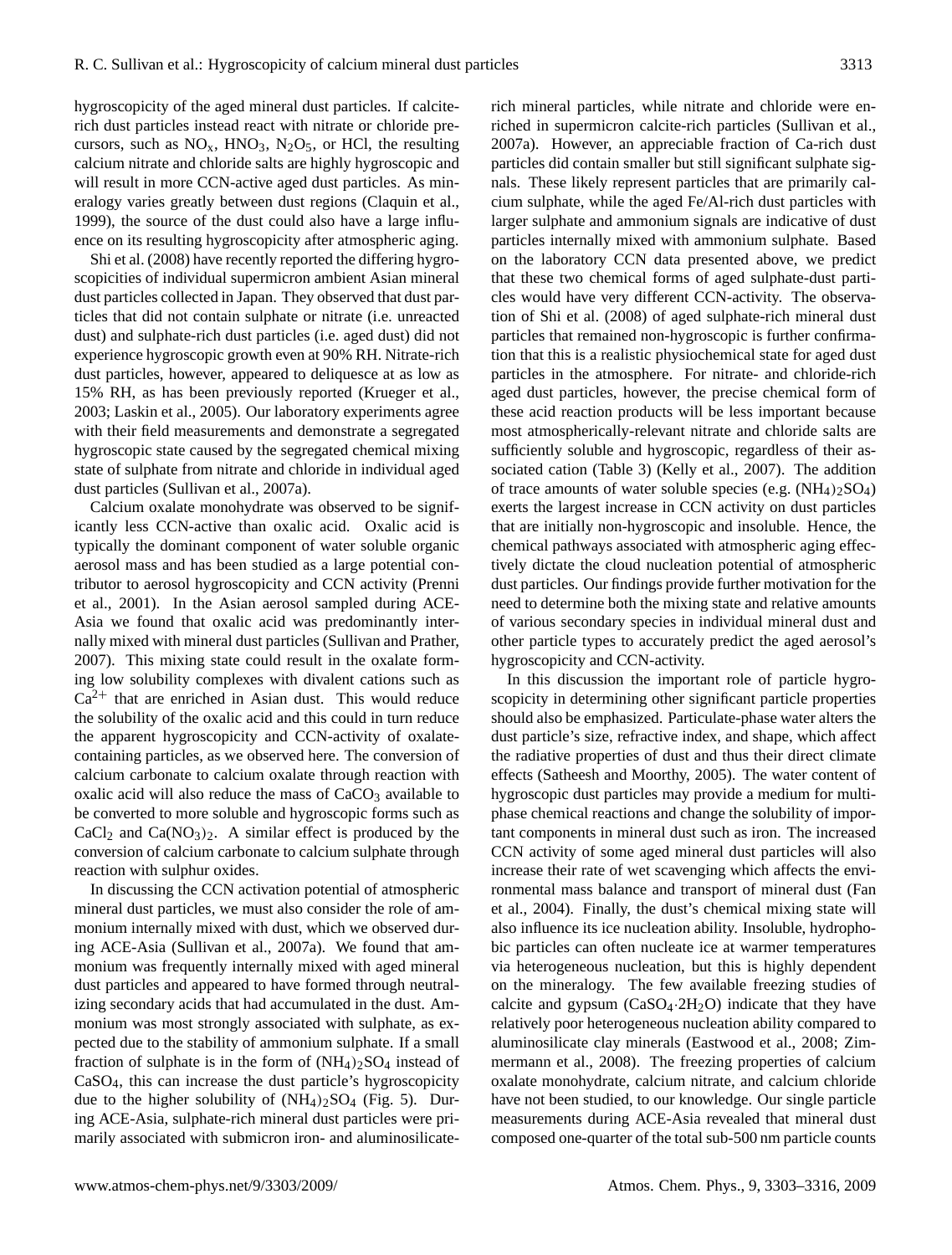in remote clean marine environments. This contribution was even larger closer to Asia and was extremely high during an Asian dust storm. The large role that mineral dust particles can play in composing the potential submicron CCN population should therefore be revisited.

# **5 Conclusions**

The CCN activation properties of various pure calcium minerals were measured as proxies for fresh and atmospherically aged calcium-rich mineral dust particles. A single parameter for particle hygroscopicity,  $\kappa$ , was used to interpret the experimental data. A framework for accounting for the limiting effect of solubility on a particle's observed hygroscopicity was introduced through the concepts of apparent and intrinsic hygroscopicity. A particle's apparent hygroscopicity is that which is experimentally observed. It is equal to its intrinsic hygroscopicity if the particle is completely dissolved before activation. Low solubility components limit the full expression of a compound's intrinsic hygroscopicity as its observed apparent hygroscopicity. Changes in surface tension can produce similar differences between apparent and intrinsic hygroscopicity. This framework can be used to describe any complex particle system, including mixtures of inorganic and organic compounds with varying solubility.

The particle generation method can cause significant changes in the apparent hygroscopicity of insoluble mineral particles. Atomization of insoluble powders was observed to produce particles with much larger hygroscopicities than expected (Sullivan et al., 2009). Therefore, only the drygenerated insoluble particles and atomized sufficiently soluble particles were considered here to infer the hygroscopicity they will likely display in the atmosphere. Calcium oxalate monohydrate was moderately CCN active and more hygroscopic ( $\kappa_{app}$ =0.048) than its solubility and intrinsic hygroscopicity would predict, but still significantly less hygroscopic than oxalic acid ( $\kappa_{app}$ =0.50). The moderate apparent hygroscopicity could be due to a reduction in surface tension, or the presence of significant amounts of soluble contaminants.

We found two general states of particle hygroscopicity:

- 1. Sufficiently soluble minerals, i.e.  $CaCl<sub>2</sub>$  and  $Ca(NO<sub>3</sub>)<sub>2</sub>$ , that are hygroscopic ( $\kappa_{\text{app}}$ ∼0.5) and have critical supersaturations similar to  $(NH_4)_2SO_4$  ( $\kappa_{app}=\kappa_{intr}=0.61$ ).
- 2. Insoluble minerals, i.e. CaCO<sub>3</sub> and CaSO<sub>4</sub>, with low apparent hygroscopicity (κapp∼0.001), poor CCN activation ability, and critical supersaturations consistent with deliquescence-limited activation (Kelvin limit).

As we have shown here, the chemical form of the reactive gases that reacted and mixed with dust to produce secondary compounds must be known to accurately predict the hygroscopicity and CCN activity of the resulting mineral mixture. Table 3 demonstrates that it is incorrect to assume that all chemical reactions that process dust in the atmosphere produce soluble reaction products that increase the CCN ability of dust. Insoluble reaction products such as calcium sulphate are frequently observed in aged mineral dust particles, have low CCN-activity, and should also be considered in evaluating the indirect climate effects of dust on cloud properties (Kelly et al., 2007; Shi et al., 2008). The proxies for fresh and aged calcium mineral particles studied here provide upper and lower limits to expected atmospheric dust hygroscopicity. Koehler et al. (2009) found the hygroscopicity of authentic mineral dust samples to be represented by  $0.01 \le \kappa \le 0.08$ , which lies in the middle of the values reported here. As calcite is present in variable but significant amounts in surface soils found in all major dust source regions, the chemical mixing states and corresponding hygroscopicities presented here should be applicable to a considerable fraction of atmospheric dust particle mineralogy.

*Acknowledgements.* RCS, MJKM, and KAP acknowledge funding support from NSF (Fund# ATM-0625526) for this research. We thank Alex Laskin for valuable discussions and Kirsten Koehler for sharing experimental data and useful information with us.

Edited by: D. Cziczo

# **References**

- Albrecht, B. A.: Aerosols, Cloud Microphysics, and Fractional Cloudiness, Science, 245, 1227–1230, 1989.
- Andreae, M. O. and Rosenfeld, D.: Aerosol–cloud–precipitation interactions. Part 1. The nature and sources of cloud-active aerosols, Earth Sci. Rev., 89, 13–41, 2008.
- Bilde, M. and Svenningsson, B.: CCN activation of slightly soluble organics: the importance of small amounts of inorganic salt and particle phase, Tellus B, 56, 128–134, 2004.
- Broekhuizen, K., Kumar, P. P., and Abbatt, J. P. D.: Partially soluble organics as cloud condensation nuclei: Role of trace soluble and surface active species, Geophys. Res. Lett., 31, L01107, doi:10.1029/2003GL018203, 2004.
- Carrico, C. M., Kus, P., Rood, M. J., Quinn, P. K., and Bates, T. S.: Mixtures of pollution, dust, sea salt, and volcanic aerosol during ACE-Asia: Radiative properties as a function of relative humidity, J. Geophys. Res., 108, 8650, doi:10.1029/2003JD003405, 2003.
- Claquin, T., Schulz, M., and Balkanski, Y. J.: Modeling the mineralogy of atmospheric dust sources, J. Geophys. Res., 104, 22243– 22256, 1999.
- Cohen, M. D., Flagan, R. C., and Seinfeld, J. H.: Studies of concentrated electrolyte solutions using the electrodynamic balance. 1. Water activities for single-electrolyte solutions, J. Phys. Chem., 91, 4563–4574, 1987.
- DeMott, P. J., Cziczo, D. J., Prenni, A. J., Murphy, D. M., Kreidenweis, S. M., Thomson, D. S., Borys, R., and Rogers, D. C.: Measurements of the concentration and composition of nuclei for cirrus formation, Proc. Natl. Acad. Sci. USA, 100, 14655–14660, 10.1073/pnas.2532677100, 2003.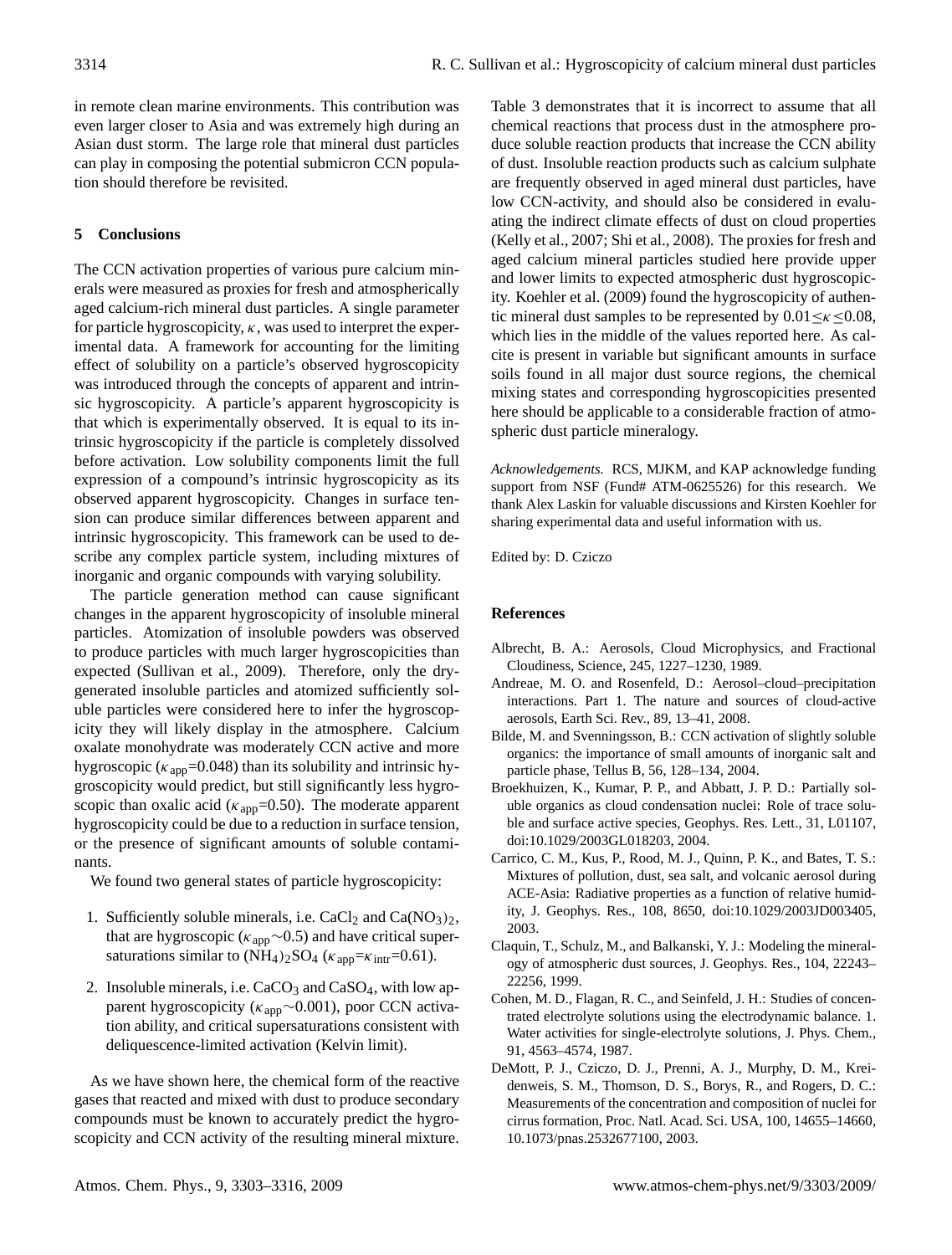- Eastwood, M. L., Cremel, S., Gehrke, C., Girard, E., and Bertram, A. K.: Ice nucleation on mineral dust particles: Onset conditions, nucleation rates and contact angles, J. Geophys. Res., 113, D22203, doi:10.1029/2008jd010639, 2008.
- Facchini, M. C., Decesari, S., Mircea, M., Fuzzi, S., and Loglio, G.: Surface tension of atmospheric wet aerosol and cloud/fog droplets in relation to their organic carbon content and chemical composition, Atmos. Environ., 34, 4853–4857, 2000.
- Falkovich, A. H., Schkolnik, G., Ganor, E., and Rudich, Y.: Adsorption of organic compounds pertinent to urban environments onto mineral dust particles, J. Geophys. Res., 109, D02208, doi:10.1029/2003JD003919, 2004.
- Fan, S. M., Horowitz, L. W., Levy, H., and Moxim, W. J.: Impact of air pollution on wet deposition of mineral dust aerosols, Geophys. Res. Lett., 31, L02104, doi:10.1029/2003GL018501, 2004.
- Gibson, E. R., Hudson, P. K., and Grassian, V. H.: Aerosol chemistry and climate: Laboratory studies of the carbonate component of mineral dust and its reaction products, Geophys. Res. Lett., 33, L13811, doi:10.1029/2006GL026386, 2006.
- Henson, B. F.: An adsorption model of insoluble particle activation: Application to black carbon, J. Geophys. Res., 112, D24S16, doi:10.1029/2007jd008549, 2007.
- IPCC: Climate Change 2007: The Physical Science Basis. Contribution of Working Group I to the Fourth Assessment Report of the Intergovernmental Panel on Climate Change, edited by: Solomon, S., Qin, D., Manning, M., Chen, Z., Marquiz, M., Averyt, K. B., Tignor, M., and Miller, H. L., Cambridge University Press, Cambridge, 2007.
- Jeong, G. Y. and Chun, Y.: Nanofiber calcite in Asian dust and its atmospheric roles, Geophys. Res. Lett., 33, L24802, doi:10.1029/2006GL028280, 2006.
- Jeong, G. Y.: Bulk and single-particle mineralogy of Asian dust and a comparison with its source soils, J. Geophys. Res., 113, D02208, doi:10.1029/2007JD008606, 2008.
- Kelly, J. T. and Wexler, A. S.: Thermodynamics of carbonates and hydrates related to heterogeneous reactions involving mineral aerosol, J. Geophys. Res., 110, D11201, doi:10.1029/2004JD005583, 2005.
- Kelly, J. T., Chuang, C. C., and Wexler, A. S.: Influence of dust composition on cloud droplet formation, Atmos. Environ., 41, 2904–2916, 2007.
- Koehler, K.: The impact of natural dust aerosol on warm and cold cloud formation, Department of Atmospheric Science, Colorado State University, Fort Collins, USA, 2007.
- Koehler, K., Kreidenweis, S. M., DeMott, P. J., Petters, M. D., Prenni, A. J., and Carrico, C. M.: Hygroscopicity and cloud droplet activation of mineral dust aerosol, Geophys. Res. Lett., 36, L08805, doi:10.1029/2009GL037348, 2009.
- Koehler, K. A., Kreidenweis, S. M., DeMott, P. J., Prenni, A. J., Carrico, C. M., Ervens, B., and Feingold, G.: Water activity and activation diameters from hygroscopicity data – Part II: Application to organic species, Atmos. Chem. Phys., 6, 795–809, 2006, [http://www.atmos-chem-phys.net/6/795/2006/.](http://www.atmos-chem-phys.net/6/795/2006/)
- Koehler, K. A., Kreidenweis, S. M., DeMott, P. J., Prenni, A. J., and Petters, M. D.: Potential impact of Owens (dry) Lake dust on warm and cold cloud formation, J. Geophys. Res., 112, D12210, doi:10.1029/2007JD008413, 2007.
- Kreidenweis, S. M., Petters, M. D., and DeMott, P. J.: Deliquescence-controlled activation of organic aerosols, Geo-

phys. Res. Lett., 33, L06801, doi:10.1029/2005GL024863, 2006.

- Krueger, B. J., Grassian, V. H., Laskin, A., and Cowin, J. P.: The transformation of solid atmospheric particles into liquid droplets through heterogeneous chemistry: Laboratory insights into the processing of calcium containing mineral dust aerosol in the troposphere, Geophys. Res. Lett., 30, 1148, doi:10.1029/2002GL016563, 2003.
- Krueger, B. J., Grassian, V. H., Cowin, J. P., and Laskin, A.: Heterogeneous chemistry of individual mineral dust particles from different dust source regions: the importance of particle mineralogy, Atmos. Environ., 38, 6253–6261, 2004.
- Laskin, A., Iedema, M. J., Ichkovich, A., Graber, E. R., Taraniuk, I., and Rudich, Y.: Direct observation of completely processed calcium carbonate dust particles, Faraday Discussions, 130, 453– 468, 2005.
- Lee, Y. H., Chen, K., and Adams, P. J.: Development of a global model of mineral dust aerosol microphysics, Atmos. Chem. Phys., 9, 2441–2458, 2009,

[http://www.atmos-chem-phys.net/9/2441/2009/.](http://www.atmos-chem-phys.net/9/2441/2009/)

- Levin, Z., Ganor, E., and Gladstein, V.: The effects of desert particles coated with sulfate on rain formation in the eastern Mediterranean, J. Appl. Meteorol., 35, 1511–1523, 1996.
- Lohmann, U. and Feichter, J.: Global indirect aerosol effects: a review, Atmos. Chem. Phys., 5, 715–737, 2005, [http://www.atmos-chem-phys.net/5/715/2005/.](http://www.atmos-chem-phys.net/5/715/2005/)
- Matsuki, A., Iwasaka, Y., Shi, G. Y., Zhang, D. Z., Trochkine, D., Yamada, M., Kim, Y. S., Chen, B., Nagatani, T., Miyazawa, T., Nagatani, M., and Nakata, H.: Morphological and chemical modification of mineral dust: Observational insight into the heterogeneous uptake of acidic gases, Geophys. Res. Lett., 32, L22806, doi:10.1029/2005GL024176, 2005.
- McFiggans, G., Artaxo, P., Baltensperger, U., Coe, H., Facchini, M. C., Feingold, G., Fuzzi, S., Gysel, M., Laaksonen, A., Lohmann, U., Mentel, T. F., Murphy, D. M., O'Dowd, C. D., Snider, J. R., and Weingartner, E.: The effect of physical and chemical aerosol properties on warm cloud droplet activation, Atmos. Chem. Phys., 6, 2593–2649, 2006,

[http://www.atmos-chem-phys.net/6/2593/2006/.](http://www.atmos-chem-phys.net/6/2593/2006/)

- Nancollas, G. H. and Wu, W. J.: The surface, interfacial and electrokinetic properties of biominerals, J. Disp. Sci. Technol., 19, 723–738, 1998.
- Perry, K. D., Cliff, S. S., and Jimenez-Cruz, M. P.: Evidence for hygroscopic mineral dust particles from the Intercontinental Transport and Chemical Transformation Experiment, J. Geophys. Res., 109, D23S28, doi:10.1029/2004JD004979, 2004.
- Petters, M. D., Snider, J. R., Stevens, B., Vali, G., Faloona, I., and Russell, L. M.: Accumulation mode aerosol, pockets of open cells, and particle nucleation in the remote subtropical Pacific marine boundary layer, J. Geophys. Res., 111, D02206, doi:10.1029/2004JD005694, 2006.
- Petters, M. D. and Kreidenweis, S. M.: A single parameter representation of hygroscopic growth and cloud condensation nucleus activity, Atmos. Chem. Phys., 7, 1961–1971, 2007, [http://www.atmos-chem-phys.net/7/1961/2007/.](http://www.atmos-chem-phys.net/7/1961/2007/)
- Petters, M. D., Prenni, A. J., Kreidenweis, S. M., and DeMott, P. J.: On measuring the critical diameter of cloud condensation nuclei using mobility selected aerosol, Aerosol Sci. Technol., 41, 907– 913, 2007.
- Petters, M. D. and Kreidenweis, S. M.: A single parameter repre-